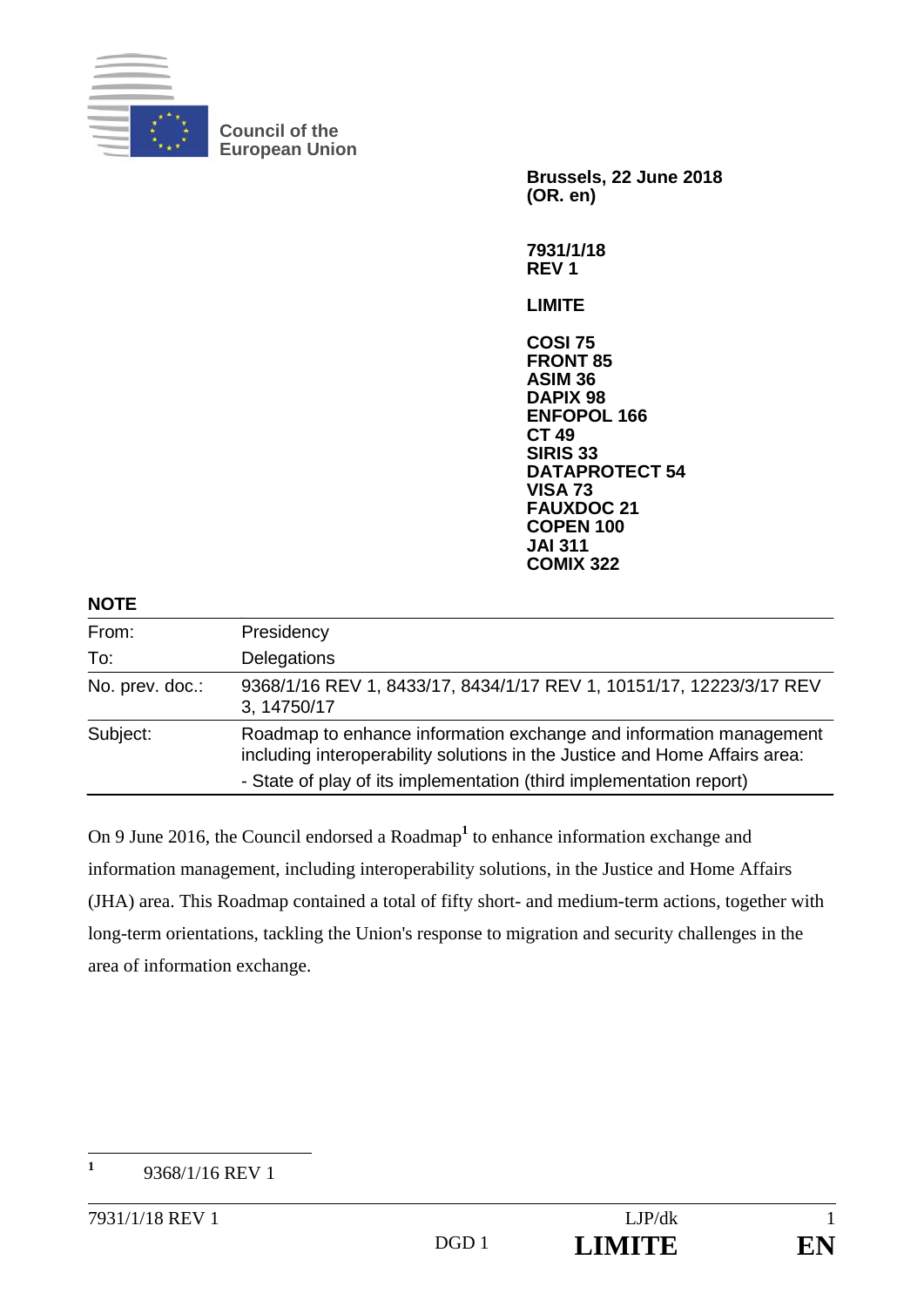Each year the Standing Committee on Operational Cooperation on Internal Security (COSI) assesses the progress on the implementation of the actions included in the Roadmap. The first and second implementation reports<sup>2</sup> were submitted to the Council meetings on 18 November 2016 and on 8 June 2017 respectively.

On 7 December 2017, the Roadmap was updated<sup>3</sup> to take account of the recommendations of the High-Level Expert Group on information systems and interoperability, as requested by the Council in its conclusions on interoperability**<sup>4</sup>** .

This third annual implementation report of the Roadmap builds on the new structure and numbering of objectives and actions, as presented in its last update, and on previous implementation reports.

As shown in chapter 5 of the Annex, twelve out of the fifty actions of the Roadmap can be considered as implemented. They mainly relate to recommendations and operational tasks that were quickly set up.

The implementation of other actions will follow only after the adoption of various pieces of legislation. Whereas the Entry/Exit System (EES) Regulation<sup>5</sup> entered into force in December 2017 and political agreements have been reached on the European Travel Information and Authorisation System (ETIAS)<sup>6</sup> in April 2018 and on the Schengen Information System (SIS) legislative package<sup>7</sup> in June 2018, the draft Regulation to establish a central register for convicted Third Country Nationals (ECRIS-TCN) and the revision of the Eurodac Regulation are still under negotiations.

Likewise, as some of the actions included in the Roadmap are of horizontal nature, they are mostly covered by the new proposal for a Regulation on establishing a framework for interoperability between EU information systems (police and judicial cooperation, asylum and migration). The adoption of this Regulation will also entail the amendment of the legislative acts of a number of EU information systems in the JHA area.

 **2** 13554/1/16 REV 1 and 8433/17

**<sup>3</sup>** 14750/17

**<sup>4</sup>** 10151/17

**<sup>5</sup>** Regulation (EU) No 2017/2226 (OJ L 327, 9.12.2017, pp. 20/82).

**<sup>6</sup>** 7986/1/18 REV 1

**<sup>7</sup>** 9146/18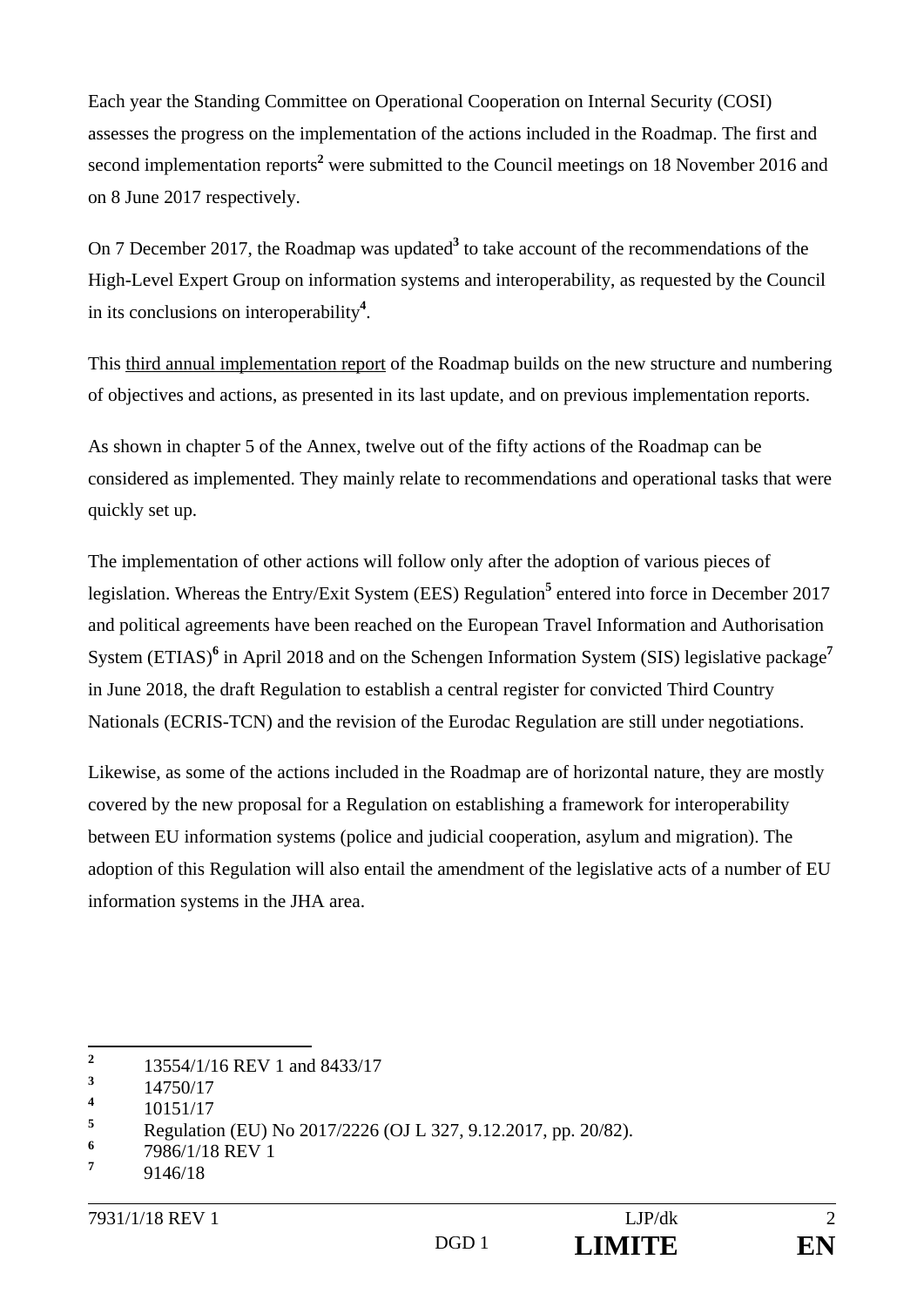In addition, the Commission recently presented a proposal to update the Visa Information System (VIS) to better secure the EU's external borders. A new legislative proposal by the Commission is needed to ensure an adequate evolution of the False and Authentic Documents Online system (FADO).

The development and eventual roll-out of new systems (or the adaptation of the existing ones) covered by the legislative files will gradually follow, sometimes with the horizon of the years 2020  $-2021.$ 

The EU agencies operating in the JHA area participate in many of the actions of the Roadmap, reflecting their prominent role in the context of the information exchange and interoperability. In this context, it is worth mentioning that the mandate of eu-LISA**<sup>8</sup>** will be strengthened following the political agreement reached in May 2018.

Finally, in relation to cross-border cooperation and the improvement of information exchange, some of the ongoing actions are also followed up in the framework of the Information Management Strategy (IMS) for EU internal security.

More details can be found in the Annex.

*The Committee is invited to take note of this implementation report.* 

 **8** 9252/18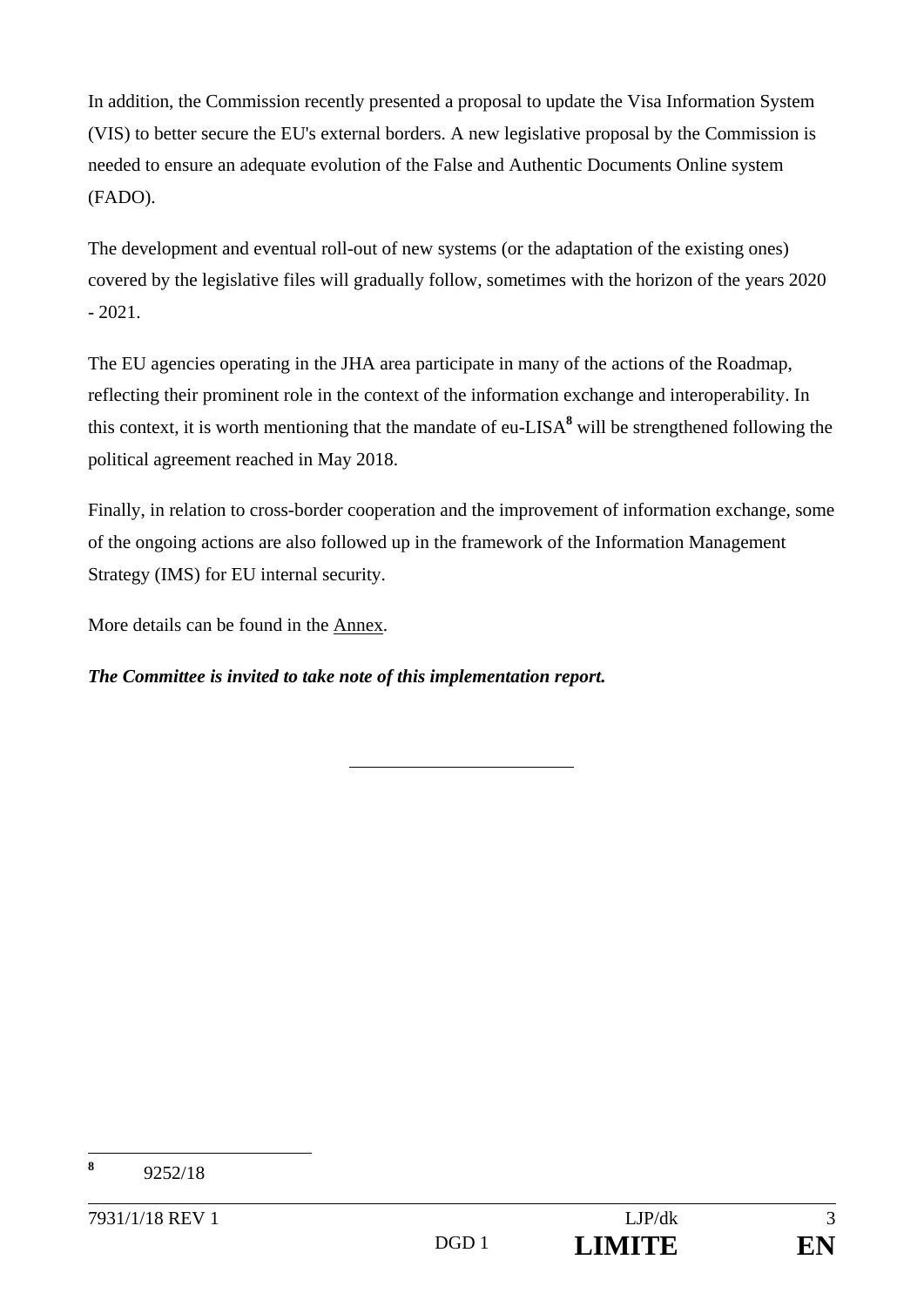#### **ROADMAP TO ENHANCE INFORMATION EXCHANGE AND INFORMATION MANAGEMENT INCLUDING INTEROPERABILITY SOLUTIONS IN THE JUSTICE AND HOME AFFAIRS AREA CHAPTER 2A: HORIZONTAL ACTIONS AIMED AT IMPROVING INFORMATION MANAGEMENT AND INTEROPERABILITY SOLUTIONS IN THE AREA OF JUSTICE AND HOME AFFAIRS**

#### **Theme 1: Better information management, interoperability and access to information**

| $N^{\circ}$ | <b>Objective</b>                                                                                                                                                                                             | <b>Action</b>                                                                                                                                                                                                                                                                                                                                                                                                                                                                                                                                                                                                                                                                                                                                                                                                                                                                                                                                                                                                                                                                             | <b>Primary</b><br><b>Responsible</b><br><b>Party/Parties</b> | Stake-<br>holders                                                                                             | Time-table                                                                                                                                             | Moni-<br>toring | Implementation                                                                                                                                                                                                                                                                                                                                                                                                                                                                                                                                                                                                                                                                          |
|-------------|--------------------------------------------------------------------------------------------------------------------------------------------------------------------------------------------------------------|-------------------------------------------------------------------------------------------------------------------------------------------------------------------------------------------------------------------------------------------------------------------------------------------------------------------------------------------------------------------------------------------------------------------------------------------------------------------------------------------------------------------------------------------------------------------------------------------------------------------------------------------------------------------------------------------------------------------------------------------------------------------------------------------------------------------------------------------------------------------------------------------------------------------------------------------------------------------------------------------------------------------------------------------------------------------------------------------|--------------------------------------------------------------|---------------------------------------------------------------------------------------------------------------|--------------------------------------------------------------------------------------------------------------------------------------------------------|-----------------|-----------------------------------------------------------------------------------------------------------------------------------------------------------------------------------------------------------------------------------------------------------------------------------------------------------------------------------------------------------------------------------------------------------------------------------------------------------------------------------------------------------------------------------------------------------------------------------------------------------------------------------------------------------------------------------------|
|             | Improve<br>information<br>management by<br>pursuing three<br>interoperability<br>solutions as<br>identified by the<br>High-Level<br><b>Expert Group</b><br>on information<br>systems and<br>interoperability | A) Work towards a European search portal<br>capable of searching in parallel all relevant EU<br>systems in the areas of border, security and<br>asylum. The possibility of access to Europol data<br>through the European search portal should also be<br>examined together with Europol, and it should be<br>explored, in consultation with Interpol, whether<br>Interpol's databases could be accessed through a<br>European search portal and, if so, which<br>databases and under what conditions.<br>B) Explore the future implementation of a shared<br>biometric matching service for all types of<br>biometric data and analyse its use for the purpose<br>of flagging the existence of biometric data from<br>other systems, including the analysis, together<br>with Europol, of how such a shared biometric<br>matching service could also be used to cross-<br>check Europol data.<br>C) Explore the future establishment of a common<br>identity repository, including examining, together<br>with Europol, the possibility of including Europol<br>data in such repository. | Commission                                                   | eu-LISA<br>Europol<br>Eurojust<br>Frontex<br>Interpol<br><b>EDPS</b><br><b>FRA</b><br>Member<br><b>States</b> | Legislative<br>proposals issued<br>on 12 December<br>2017<br>Expected<br>adoption of the<br>Regulations:<br>December 2018<br>Implementation<br>by 2020 | COSI            | The European Search Portal (ESP), the Shared<br>biometric matching service (shared BMS) and<br>the Common identity repository (CIR) are<br>three of the four interoperability components<br>included in the proposals for a Regulation on<br>establishing a framework for interoperability<br>between EU information systems (police and<br>judicial cooperation, asylum and migration)<br>and (borders and visa).<br>The proposals refer to SIS, Eurodac, VIS,<br>EES, ETIAS and ECRIS-TCN and the ways in<br>which these systems are interoperable among<br>them. In addition, Interpol's SLTD and<br>TDAWN databases and Europol data are also<br>within the scope of the proposals. |



**ANNEX**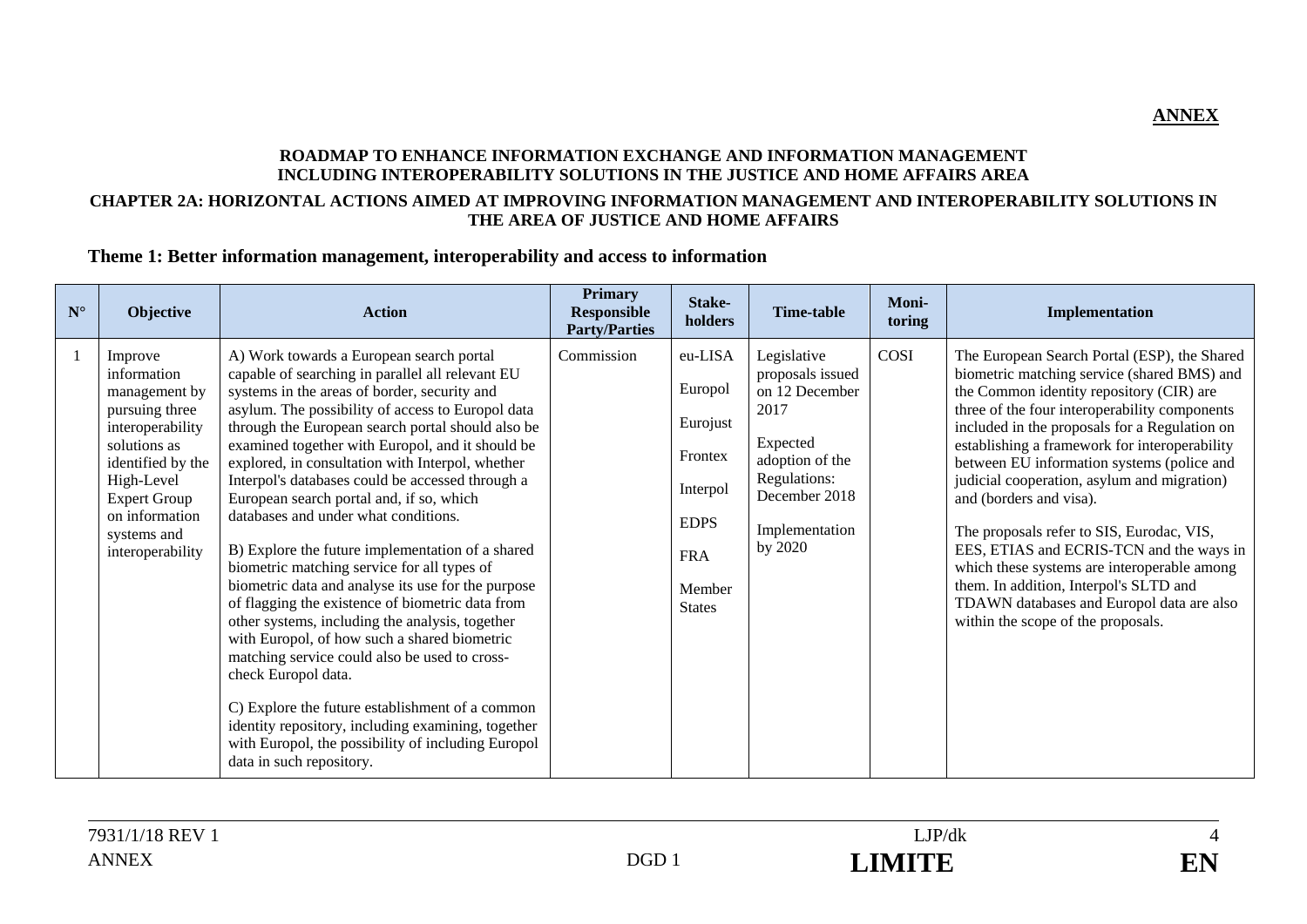| 2 | Pursue other<br>aspects of<br>interoperability<br>and<br>interoperability<br>with other<br>systems or<br>information<br>exchange<br>mechanisms | A) Establish a Universal Messaging Format<br>(UMF) governance at EU level, enabling a<br>structured decision-making process and change<br>management mechanism. eu-LISA is to invest in<br>the creation of 'translators' between UMF and<br>SIS/VIS and possibly Eurodac (subject to<br>outcome of Action 38) as well as to ensure the<br>compatibility of UMF with the future systems,<br>including with the Entry/Exit System (see Action<br>32) and with ETIAS (see Action 34).<br>B) Continue to develop the import control system<br>and undertake a feasibility study to further<br>explore the technical, operational and legal<br>aspects of interoperability of the security and<br>border management systems with customs<br>systems. | A) Commission,<br>eu-LISA<br>B) Commission | Europol<br>Eurojust<br>Frontex<br>Interpol<br>eu-LISA<br>Member<br><b>States</b><br><b>CCWP</b><br>Working<br>Party on<br>Customs<br>Union<br>Expert<br>Group on<br>Mutual<br>Assistanc<br>e in<br>Customs | A)<br>Implementation<br>by 2020<br>B)<br>Implementation<br>by end 2018                | COSI<br><b>DAPIX</b> | A) The establishment of the UMF as the<br>standard to exchange data between EU<br>systems is foreseen in the proposals for a<br>Regulation on establishing a framework for<br>interoperability between EU information<br>systems (police and judicial cooperation,<br>asylum and migration).<br>An adequate governance structure needs to be<br>agreed in the framework of the Regulations<br>including the participation of the Commission,<br>Members States, Schengen Associated<br>Countries and EU agencies (eu-LISA,<br>Europol) and Interpol.<br>B) Work is ongoing both regarding the<br>revision of the import control system and the<br>feasibility study. |
|---|------------------------------------------------------------------------------------------------------------------------------------------------|-------------------------------------------------------------------------------------------------------------------------------------------------------------------------------------------------------------------------------------------------------------------------------------------------------------------------------------------------------------------------------------------------------------------------------------------------------------------------------------------------------------------------------------------------------------------------------------------------------------------------------------------------------------------------------------------------------------------------------------------------|--------------------------------------------|------------------------------------------------------------------------------------------------------------------------------------------------------------------------------------------------------------|---------------------------------------------------------------------------------------|----------------------|----------------------------------------------------------------------------------------------------------------------------------------------------------------------------------------------------------------------------------------------------------------------------------------------------------------------------------------------------------------------------------------------------------------------------------------------------------------------------------------------------------------------------------------------------------------------------------------------------------------------------------------------------------------------|
| 3 | Improve access<br>to information                                                                                                               | Explore options for law enforcement access to EU<br>information systems as proposed by the High-<br>Level Expert Group for achieving greater<br>simplification, consistency, effectiveness and<br>attention to operational needs, and to make<br>corresponding legislative proposals providing a<br>necessary framework to facilitate such access in<br>compliance with data protection principles.                                                                                                                                                                                                                                                                                                                                             | Commission                                 | Member<br><b>States</b>                                                                                                                                                                                    | Legislative<br>proposal issued<br>on 12 December<br>2017<br>Implementation<br>by 2020 | COSI                 | The overall objectives fall within the remit of<br>the proposal for a Regulation on establishing a<br>framework for interoperability between EU<br>information systems (police and judicial<br>cooperation, asylum and migration).                                                                                                                                                                                                                                                                                                                                                                                                                                   |

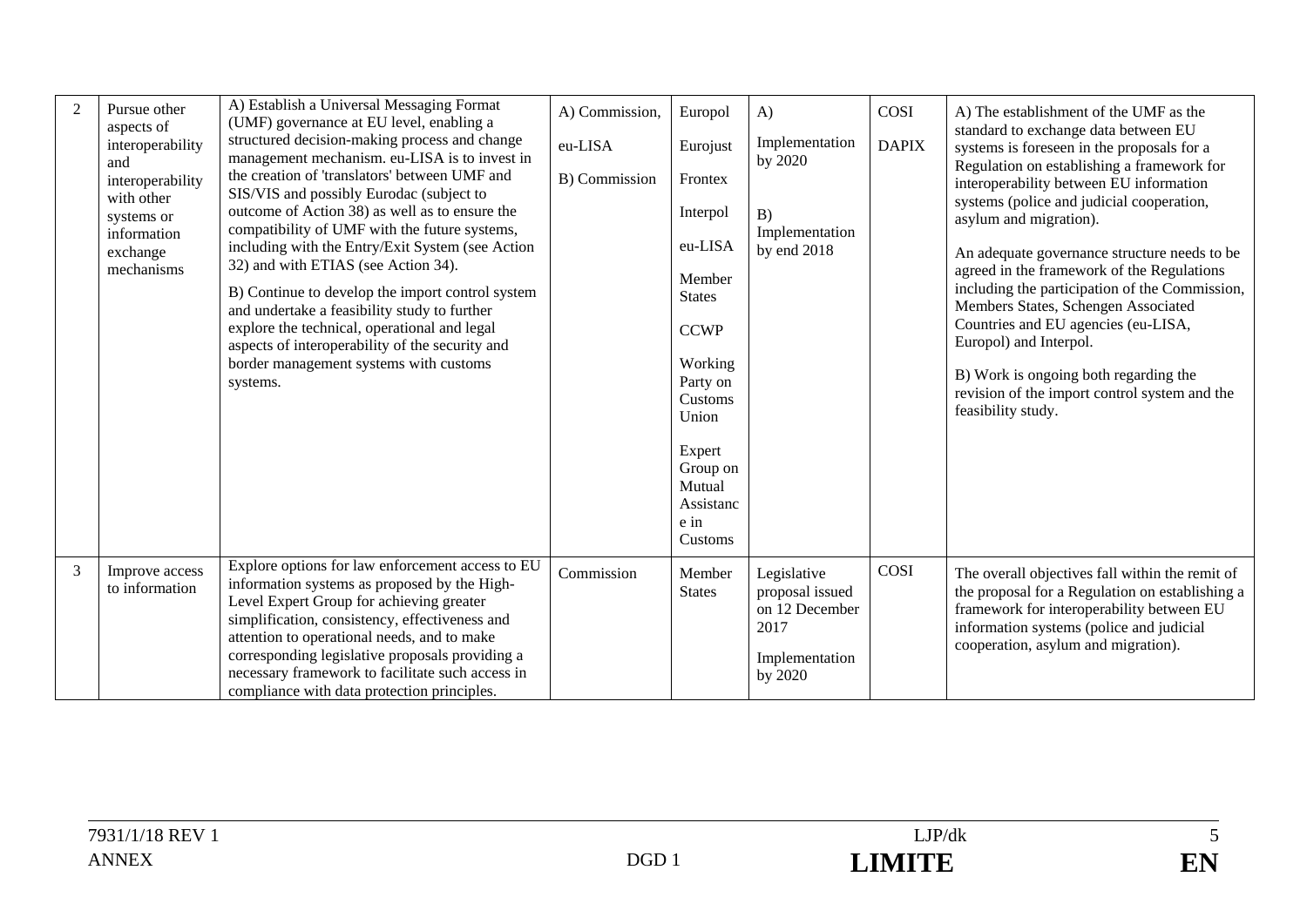# **Theme 2: Data quality and data protection**

| $\mathbf{N}^\circ$ | Objective               | <b>Action</b>                                                                                                                                                                                                                                                                                                                                                                                                                                                                                              | <b>Primary</b><br><b>Responsible</b><br><b>Party/Parties</b>                                                                                                 | Stake-<br>holders                                                                                  | <b>Time-table</b>                                    | <b>Moni-toring</b>                                                                                       | Implementation                                                                                                                                                                                                                                                                                                                                                                                                                                                                                          |
|--------------------|-------------------------|------------------------------------------------------------------------------------------------------------------------------------------------------------------------------------------------------------------------------------------------------------------------------------------------------------------------------------------------------------------------------------------------------------------------------------------------------------------------------------------------------------|--------------------------------------------------------------------------------------------------------------------------------------------------------------|----------------------------------------------------------------------------------------------------|------------------------------------------------------|----------------------------------------------------------------------------------------------------------|---------------------------------------------------------------------------------------------------------------------------------------------------------------------------------------------------------------------------------------------------------------------------------------------------------------------------------------------------------------------------------------------------------------------------------------------------------------------------------------------------------|
| $\overline{4}$     | Enhance data<br>quality | A) Establish for all systems under the<br>operational responsibility of eu-LISA<br>automated data quality control mechanisms<br>and common data quality indicators.<br>B) Work towards developing a central<br>repository with anonymised data for<br>reporting and statistics.<br>C) Disseminate common data quality<br>indicators and minimum standards with the<br>help of joint manuals, best practices and<br>expertise among Member States. Develop<br>relevant training modules on data quality for | A) Commission<br>B) Commission,<br>eu-LISA<br>C) eu-LISA,<br>Member States,<br>Commission,<br><b>CEPOL</b><br>D) Member<br>States,<br>Commission,<br>eu-LISA | Commission<br>Member<br><b>States</b><br>eu-LISA<br>Europol<br>Eurojust<br>Frontex<br><b>CEPOL</b> | A) 2018<br>B) 2018/<br>2019<br>C) 2018<br>D) Ongoing | <b>DAPIX</b><br><b>COPEN WP</b><br>SIS/<br><b>SIRENE WP</b><br>Governing<br><b>Bodies EU</b><br>agencies | A) has been concluded.<br>B) and C) are taken forward in the<br>framework of IMS action 4 (Enhance<br>Information Quality). A showcase of the<br>future Common Repository for<br>Reporting and Statistics has been<br>implemented. eu-LISA reports regularly<br>to DAPIX on the state of play.<br>Additionally, eu-LISA chairs a group of<br>EU JHA Agencies examining the CRRS<br>and future possibilities thereof.<br>Data quality modules are available in<br>training for all eu-LISA systems while |
|                    |                         | staff responsible for feeding the systems at<br>national level.<br>D) Implement the data quality roadmap<br>prepared by eu-LISA.                                                                                                                                                                                                                                                                                                                                                                           |                                                                                                                                                              |                                                                                                    |                                                      |                                                                                                          | focussed modules were recently<br>included in the joint CEPOL-COM-eu-<br>LISA course on SIS II for SIRENE. A<br>dedicated VIS data quality training took<br>place in late 2017.                                                                                                                                                                                                                                                                                                                         |
|                    |                         |                                                                                                                                                                                                                                                                                                                                                                                                                                                                                                            |                                                                                                                                                              |                                                                                                    |                                                      |                                                                                                          | CEPOL activities in 2018 include<br>several residential trainings in the fields<br>of international law enforcement<br>cooperation and information exchange,<br>SIRENE, SIS II, etc. This is<br>complemented with online modules.                                                                                                                                                                                                                                                                       |
|                    |                         |                                                                                                                                                                                                                                                                                                                                                                                                                                                                                                            |                                                                                                                                                              |                                                                                                    |                                                      |                                                                                                          | D) The implementation of the data<br>quality roadmap is ongoing.                                                                                                                                                                                                                                                                                                                                                                                                                                        |
|                    |                         |                                                                                                                                                                                                                                                                                                                                                                                                                                                                                                            |                                                                                                                                                              |                                                                                                    |                                                      |                                                                                                          | Updated quality check metrics have<br>been agreed with MS and are being used<br>in monthly quality measurement<br>campaigns for all three eu-LISA large-<br>scale IT systems. The work is already                                                                                                                                                                                                                                                                                                       |

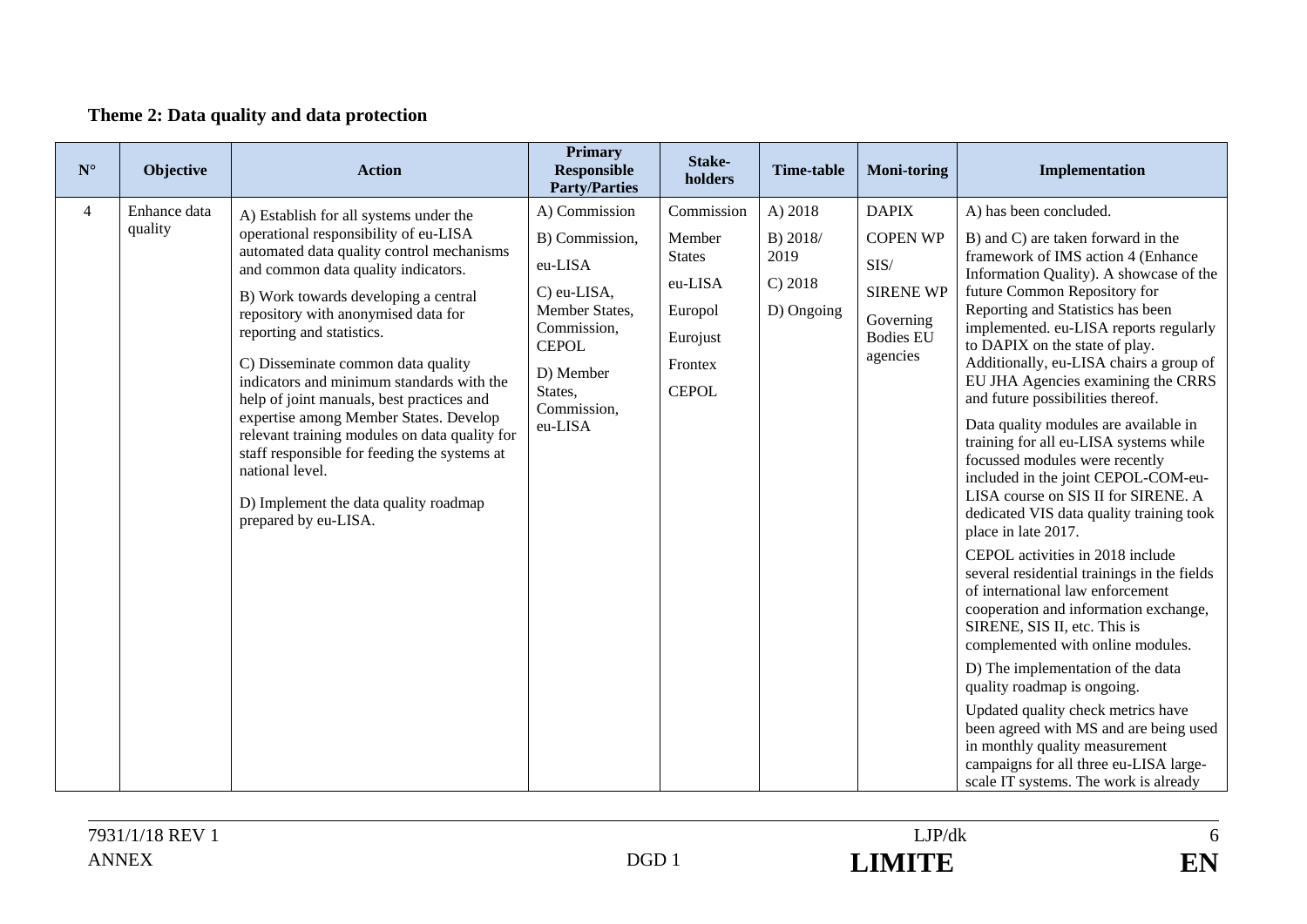|   |                                                                                      |                                                                                                                                                                                                                                    |                                           |                                                                        |                                                            |            | supporting the embedding of data<br>quality by design into new central<br>system development based on common<br>data quality indicators, notably for the<br>upcoming Entry-Exit system.                                                                                                                                                                                                                                                                                                                                                                                                                                                                                                           |
|---|--------------------------------------------------------------------------------------|------------------------------------------------------------------------------------------------------------------------------------------------------------------------------------------------------------------------------------|-------------------------------------------|------------------------------------------------------------------------|------------------------------------------------------------|------------|---------------------------------------------------------------------------------------------------------------------------------------------------------------------------------------------------------------------------------------------------------------------------------------------------------------------------------------------------------------------------------------------------------------------------------------------------------------------------------------------------------------------------------------------------------------------------------------------------------------------------------------------------------------------------------------------------|
| 5 | Ensure full<br>compliance<br>with data<br>protection and<br>security<br>requirements | A) Analyse, develop and promote 'privacy<br>by design' solutions, in particular in view of<br>legal initiatives.<br>B) Share experiences, practices and insights<br>with a view to implementing the EU data<br>protection package. | A) Commission<br><b>B</b> ) Member States | Europol<br>Eurojust<br>Frontex<br>eu-LISA<br><b>EDPS</b><br><b>FRA</b> | Data<br>protection<br>package into<br>force in May<br>2018 | Commission | A) The General Data Protection<br>Regulation (GDPR) and the Police<br>Directive set out the framework for the<br>'privacy by design' principle. Those<br>principles have to be put in practice and<br>implemented in the context of the EU<br>large-scale IT systems, notably at the<br>level of the legislative proposal and later<br>in the context of development of those<br>systems.<br>B) Member States data protection<br>authorities and the European Data<br>Protection Board enforce compliance of<br>the data protection reform package. The<br>Commission monitors the<br>implementation of the package by<br>Member States and prepares the<br>evaluation report on its application. |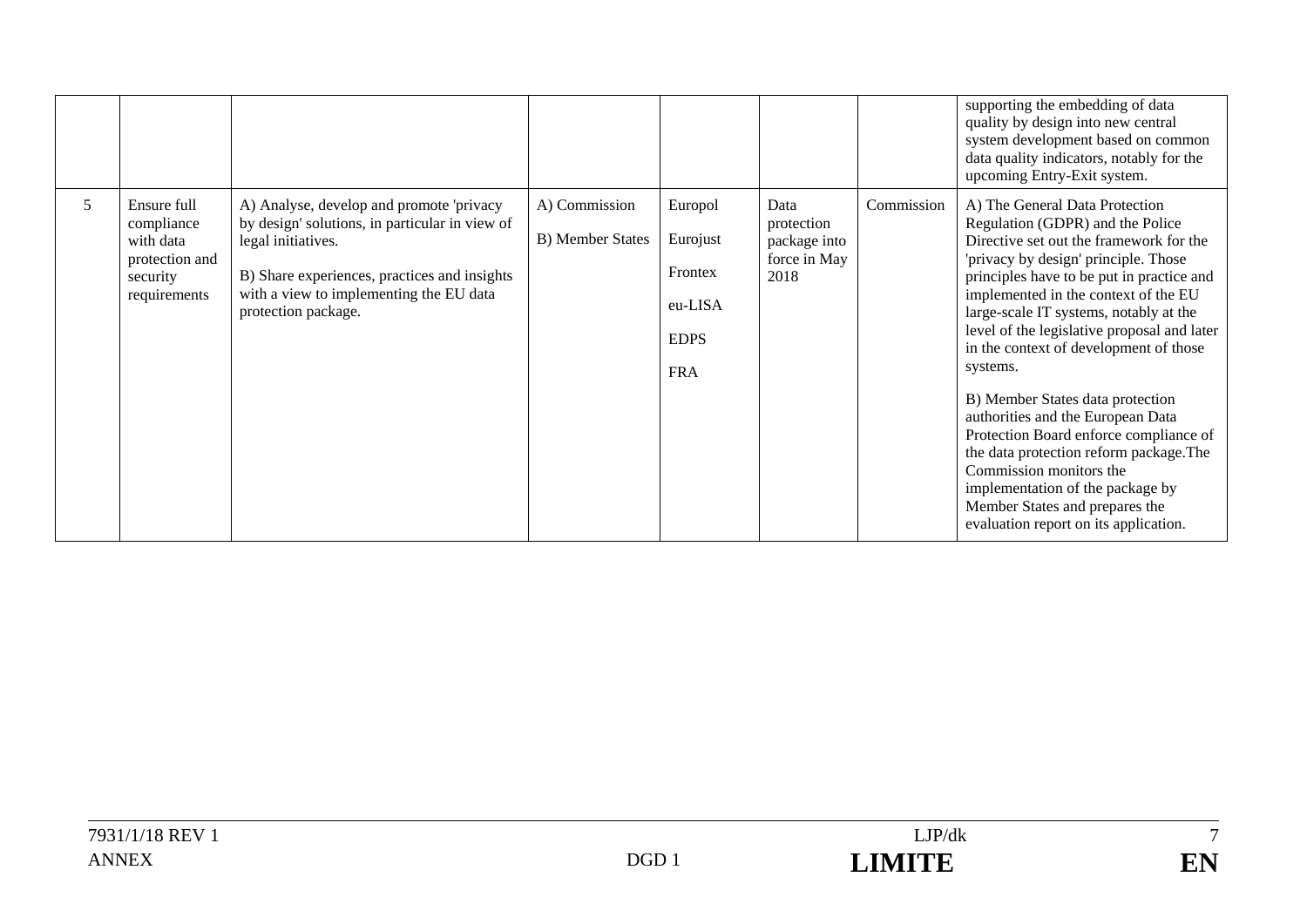#### **CHAPTER 2B: STRENGTHEN INFORMATION EXCHANGE IN THE AREA OF JUSTICE AND HOME AFFAIRS.**

| $N^{\circ}$ | Objective                                                                                                                                       | <b>Action</b>                                                                                                                                                                                                                                                                                                                                                                                                                                                                                                                                                                                                                                                                                                                                                                                           | <b>Primary</b><br><b>Responsible</b><br><b>Party/Parties</b>         | Stake-<br>holders                                                                   | <b>Time-table</b> | <b>Moni-</b><br>toring                     | Implementation                                                                                                                                                                                                                                                                                                                                                                                                                                                                                                                                                                                                                                                                                                                    |
|-------------|-------------------------------------------------------------------------------------------------------------------------------------------------|---------------------------------------------------------------------------------------------------------------------------------------------------------------------------------------------------------------------------------------------------------------------------------------------------------------------------------------------------------------------------------------------------------------------------------------------------------------------------------------------------------------------------------------------------------------------------------------------------------------------------------------------------------------------------------------------------------------------------------------------------------------------------------------------------------|----------------------------------------------------------------------|-------------------------------------------------------------------------------------|-------------------|--------------------------------------------|-----------------------------------------------------------------------------------------------------------------------------------------------------------------------------------------------------------------------------------------------------------------------------------------------------------------------------------------------------------------------------------------------------------------------------------------------------------------------------------------------------------------------------------------------------------------------------------------------------------------------------------------------------------------------------------------------------------------------------------|
| 6           | Enhance<br>cooperation<br>and expertise<br>of<br>practitioners<br>including<br>understanding<br>of each other's<br>practices and<br>backgrounds | A) (Further) develop national training and<br>awareness raising programmes for law<br>enforcement and public prosecution, including<br>joint training, in cooperation with relevant EU<br>agencies.<br>B) Continue to develop cross-border exchange<br>programmes with practitioners. Practitioners<br>including staff from Single Points of Contact<br>(SPOCs), Police and Customs Cooperation<br>Centres (PCCCs) and other (for example, from<br>National Coordination Centres (NCCs) in the<br>framework of EUROSUR) should be involved<br>in developing and applying the mentioned<br>programmes.<br>C) Strengthen PCCCs and their cooperation<br>with SPOCs while ensuring a centralised<br>(national or at least state level) overview and<br>monitoring of cross-border information<br>exchange. | A) Member<br><b>States</b><br>B) CEPOL<br>C) Member<br><b>States</b> | Europol<br>Eurojust<br>Commission<br>Interpol<br>eu-LISA<br>Member<br><b>States</b> | Ongoing           | <b>DAPIX</b><br><b>LEWP</b><br><b>CCWP</b> | A) Ongoing training activities in relation to<br>international police and judicial cooperation.<br>B) In 2018 there are 124 exchanges planned<br>within the 'law enforcement cooperation and<br>information exchange' category under the<br>CEPOL Exchange Programme.<br>In addition, CEPOL hosts the online module on<br>the PCCCs as a third party knowledge resource<br>on its eNet. CEPOL also offers an online<br>module on "Schengen" with a dedication<br>section on SPOCs, describing their purpose and<br>implementation.<br>C) Actions taken forward in the framework of<br>IMS action 7 (PCCC: European dimension). 9th<br>annual PCCC took place in the Hague on 23<br>April 2018 and addressed SIENA related issues. |

### **Theme 1: Stronger cross-border cooperation and improving information exchange**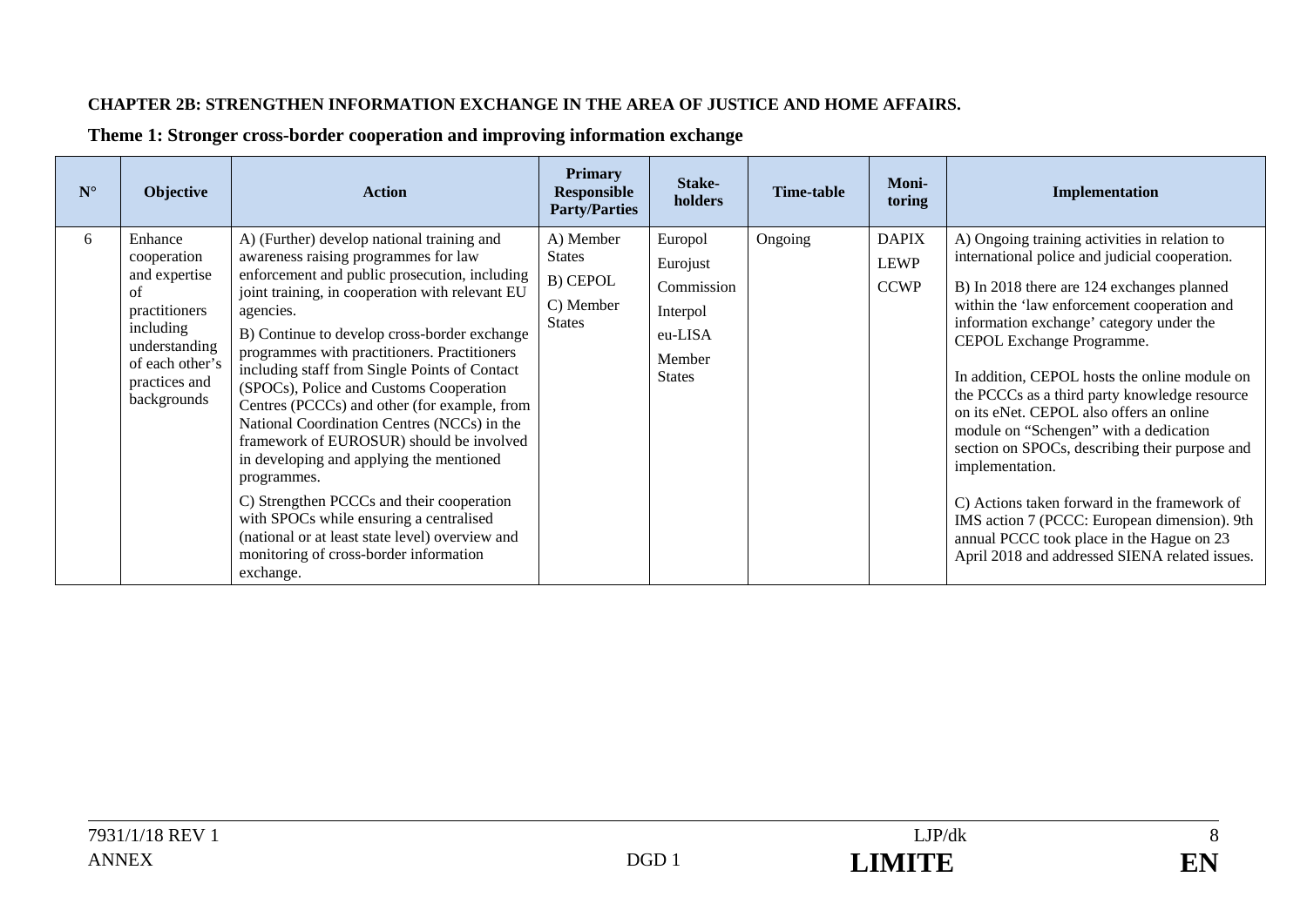|   | Improve<br>cross-border<br>law<br>enforcement<br>cooperation<br>between<br>SPOCs and<br>information<br>exchange | A) Establish SPOCs for cross-border law<br>enforcement information exchange in all<br>Member States.<br>B) Develop training and exchange<br>programmes for SPOC personnel.<br>C) Study the feasibility of Computer Aided<br>Translation to reduce both the information<br>exchange lag and the burden on the staff in<br>SPOC <sub>s</sub> .<br>D) Develop/introduce effective case<br>management and workflow solutions<br>specifically for SPOCs with a view to mutual<br>legal assistance cooperation.                                                                                                                                    | A) Member<br><b>States</b><br>B) Member<br><b>States</b><br><b>CEPOL</b><br>C) Member<br><b>States</b><br>D) Member<br><b>States</b> | Europol<br>Eurojust<br>Commission<br>eu-LISA<br>Frontex | A) 2018<br>$B$ , $C$ , $D$ )<br>Ongoing                                                       | <b>DAPIX</b><br><b>COPEN</b><br><b>WP</b><br><b>LEWP</b><br><b>CCWP</b> | A) Under implementation.<br>B), C), D) taken forward in the framework of<br>IMS action 8 (Strengthen SPOCs). The leader of<br>this action reports regularly on the state of play<br>to DAPIX.<br>CEPOL implements dedicated trainings on<br>international law enforcement cooperation and<br>information exchange and SPOCs for over 56<br>officers in 2018. In addition, SPOC personnel<br>benefits from the participation in the CEPOL<br>Exchange Programme. |
|---|-----------------------------------------------------------------------------------------------------------------|----------------------------------------------------------------------------------------------------------------------------------------------------------------------------------------------------------------------------------------------------------------------------------------------------------------------------------------------------------------------------------------------------------------------------------------------------------------------------------------------------------------------------------------------------------------------------------------------------------------------------------------------|--------------------------------------------------------------------------------------------------------------------------------------|---------------------------------------------------------|-----------------------------------------------------------------------------------------------|-------------------------------------------------------------------------|-----------------------------------------------------------------------------------------------------------------------------------------------------------------------------------------------------------------------------------------------------------------------------------------------------------------------------------------------------------------------------------------------------------------------------------------------------------------|
| 8 | Improve the<br>sharing of<br>criminal<br>records.<br>particularly<br>relating to<br>terrorism<br>convictions    | A) Facilitate access to ECRIS for all relevant<br>authorities and increase use of the system.<br>B) Explore the possibility of interoperability<br>of ECRIS-TCN with the future shared<br>biometric matching service and if appropriate<br>the common identity repository.<br>C) Additionally, consider solutions (other than<br>the ECRIS system) to allow the pro-active<br>sharing of convictions data, in particular<br>relating to terrorism; and, as appropriate,<br>assess the legal and practical feasibility of<br>implement a solution which includes making<br>certain convictions data available to the<br>relevant authorities. | A) Member<br><b>States</b><br>B)<br>Commission<br>C) Member<br><b>States</b>                                                         | Europol<br>Eurojust<br>Frontex<br>OLAF<br>eu-LISA       | A) Ongoing<br>B)<br>Interoperability<br>proposal<br>adopted on 12<br>December 2017<br>C) 2019 | <b>COPEN</b>                                                            | Work is ongoing on the establishment of<br>ECRIS-TCN system (centralised system for the<br>identification of Member States holding<br>conviction information on third country<br>nationals and stateless persons (TCN) to<br>supplement and support the European Criminal<br>Records Information System) through a<br>Regulation, with an accompanying Directive.<br>An agreement on this legislative file could be<br>reached by the end of June 2018.         |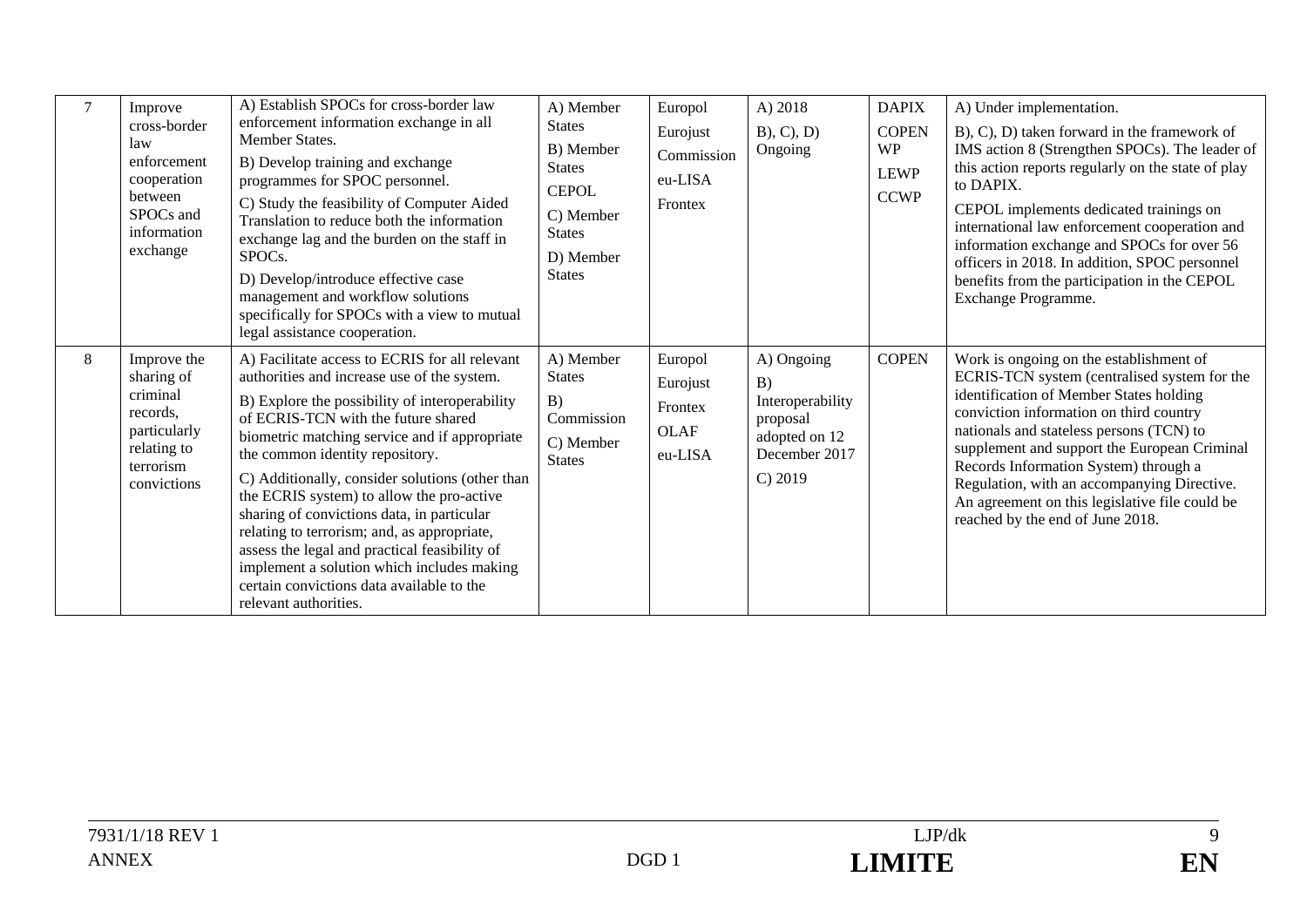| 9  | Facilitate<br>cross-border<br>information<br>exchange<br>between<br>judicial<br>authorities                        | Present a proposal for ensuring the<br>sustainability of e-CODEX, providing the<br>necessary legal and technical arrangements<br>enabling eu-LISA to ensure its maintenance<br>and interoperability, so as to allow this agency<br>to host e-CODEX solutions.                             | Commission              | Member<br><b>States</b><br>eu-LISA       | Q4 2019 | Working<br>Party on<br>e-Law<br>$(e-$<br>Justice)<br>expert<br>group on<br>$e-$<br><b>CODEX</b> | At the meetings of the Working Party on e-Law<br>on 27 April, the Commission informed<br>delegations that a proposal on e-CODEX could<br>be submitted either as part of a package<br>containing the revision of the regulations on<br>Taking of Evidence and Service of Document or<br>at the end of 2019. eu-LISA would be in a<br>position to take over the e-CODEX system in<br>2022.<br>Concerning eu-LISA, the final compromise text<br>mentions e-CODEX as a possible example of<br>systems to be entrusted to the Agency within the<br>context of application of Articles 67 to 89 of the<br>TFEU. |
|----|--------------------------------------------------------------------------------------------------------------------|-------------------------------------------------------------------------------------------------------------------------------------------------------------------------------------------------------------------------------------------------------------------------------------------|-------------------------|------------------------------------------|---------|-------------------------------------------------------------------------------------------------|-----------------------------------------------------------------------------------------------------------------------------------------------------------------------------------------------------------------------------------------------------------------------------------------------------------------------------------------------------------------------------------------------------------------------------------------------------------------------------------------------------------------------------------------------------------------------------------------------------------|
| 10 | Strengthen<br>European<br>response to<br>travel<br>document<br>fraud                                               | Take the necessary actions, including a<br>legislative proposal establishing the system of<br>False and Authentic Documents Online<br>(FADO) on a more solid basis, while ensuring<br>its continuity and development.                                                                     | Commission              | Member<br>States,<br>Frontex,<br>eu-LISA | Ongoing | <b>SCIFA</b>                                                                                    | On 27 March 2017 the Council adopted<br>conclusions inviting the Commission to take<br>action, including the adoption of a legislative<br>proposal on the FADO system.<br>The Commission has not yet presented any<br>legislative proposal.<br>Frontex's new Centre of Excellence for<br>combating Document Fraud (CED) is building<br>expertise in the field of false documents.<br>For residence cards, a proposal was submitted in<br>April 2018 to strengthen their security using an<br>uniform secured format.                                                                                      |
| 11 | Streamline<br>and speed up<br>international<br>information<br>exchange by<br>automation of<br>manual<br>procedures | Develop the Automation of Data Exchange<br>Processes (ADEP) project.<br>The project must ensure complementarity with<br>existing information management solutions<br>especially with regard to Europol data, as well<br>as seek a low-cost, legally proof and user-<br>friendly solution. | Member<br><b>States</b> | Europol                                  | Ongoing | <b>DAPIX</b>                                                                                    | Actions taken forward in the framework of IMS<br>action 2 (Automation of Data Exchange<br>Process). Pilot launched in April 2018.                                                                                                                                                                                                                                                                                                                                                                                                                                                                         |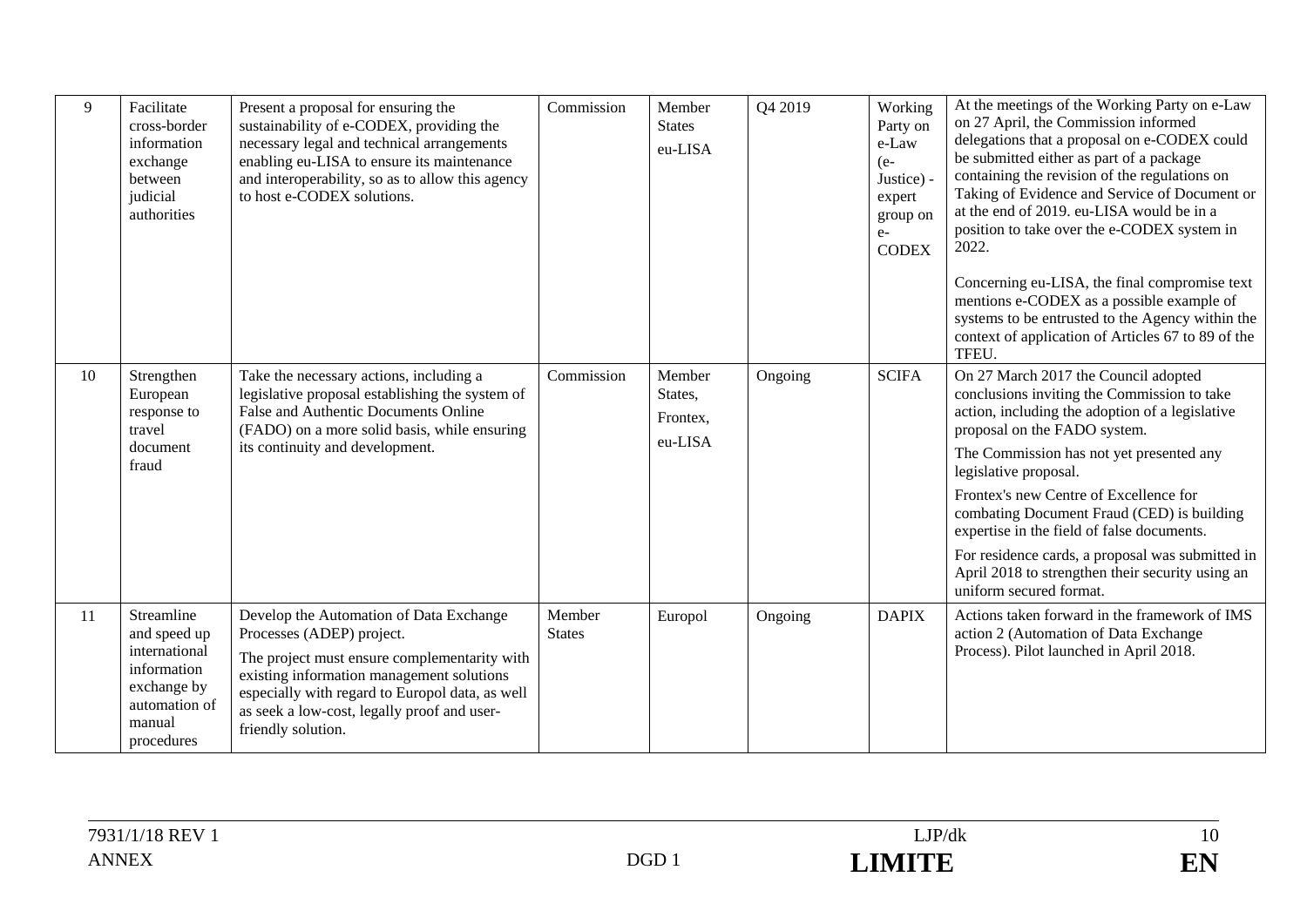| $N^{\circ}$ | Objective                                                 | <b>Action</b>                                                                                                 | <b>Primary</b><br>Responsible<br><b>Party/Parties</b> | Stake-<br>holders   | Time-table | <b>Moni-toring</b>                   | Implementation                                                                                                                                                                                                                                                                                                                                                                                                                                                                                                                                                                                                                                                                                            |
|-------------|-----------------------------------------------------------|---------------------------------------------------------------------------------------------------------------|-------------------------------------------------------|---------------------|------------|--------------------------------------|-----------------------------------------------------------------------------------------------------------------------------------------------------------------------------------------------------------------------------------------------------------------------------------------------------------------------------------------------------------------------------------------------------------------------------------------------------------------------------------------------------------------------------------------------------------------------------------------------------------------------------------------------------------------------------------------------------------|
| 12          | Improve the<br>information<br>potential of<br>EU agencies | Increase the data supply to Europol and<br>Eurojust as well as systematic sharing of cases<br>as appropriate. | Member<br><b>States</b>                               | Europol<br>Eurojust | Ongoing    | MB Europol<br>College of<br>Eurojust | Europol has supported the implementation<br>of several dataloaders allowing for<br>efficient and effective insertion and<br>management of large amount of data<br>available directly to MS via EIS (Europol<br>Information System), soon also via<br>QUEST. An additional example of the<br>enhanced data supply by the agency<br>includes the support to the extension of<br>SIENA.<br>Eurojust continued to monitor the flow of<br>notifications under Article $13(5)$ to (7) of<br>the Eurojust Council Decision. According<br>to Eurojust's annual report for 2017, there<br>were 167 cases under which Article 13<br>notifications were submitted. In 2018 have<br>been registered 46 cases to date. |

# **Theme 2: Strengthening EU agencies and improving the use of EU information systems**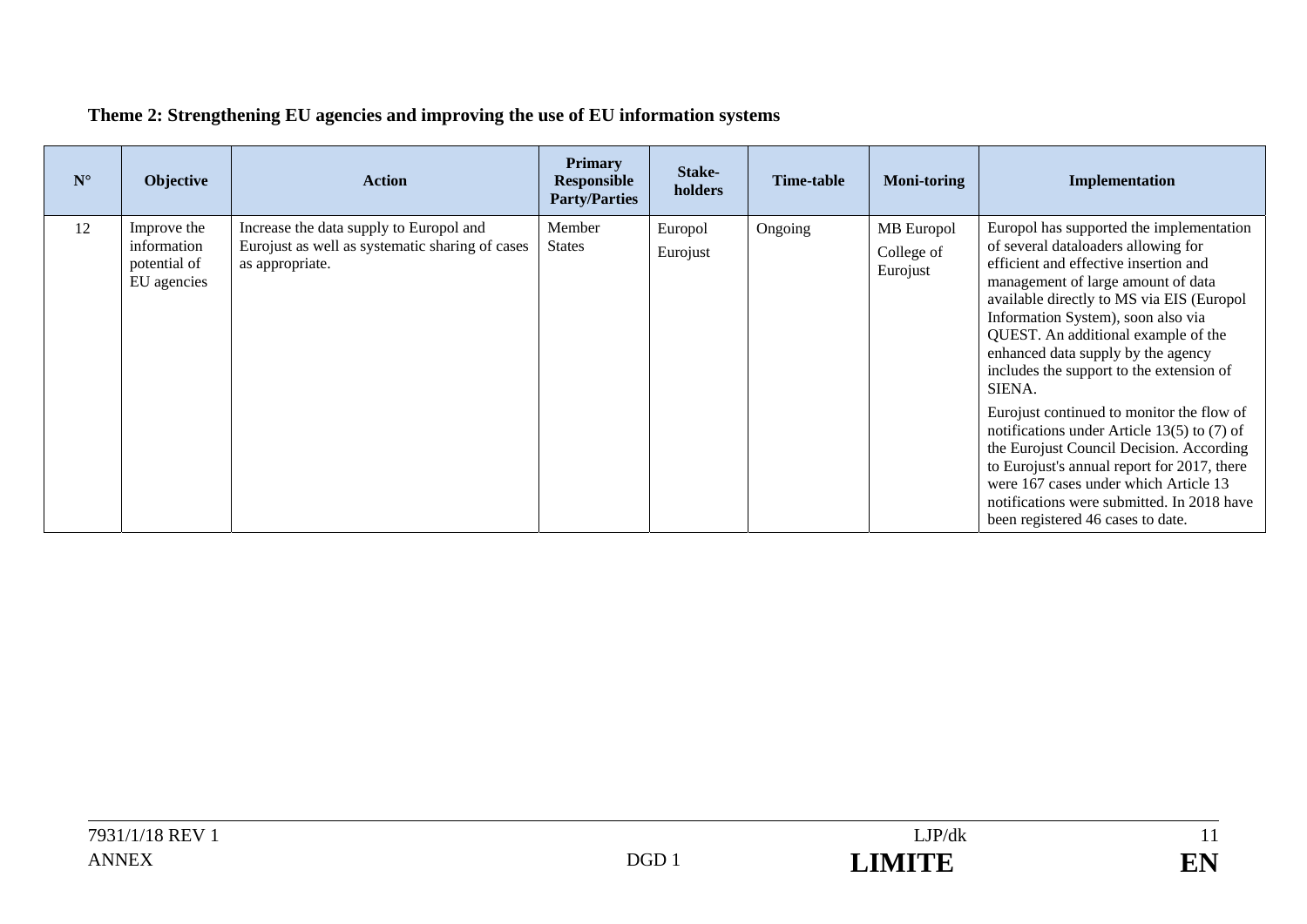| 13 | Europol to<br>fully use SIS,<br>VIS and<br>Eurodac | A) Fully use Europol's current permission to<br>access to SIS, VIS and Eurodac including by<br>establishing technical effective connections.<br>B) After undertaking these steps, identify<br>possible obstacles to batch cross-matching on                | A) Europol<br>B) Europol<br>C) Europol,<br>Commission | Member<br>States eu-<br><b>LISA</b> | Ongoing | MB Europol<br>MB eu-LISA<br><b>DAPIX</b> | The Council, in its conclusions adopted on<br>4 June 2018, invited Europol to make full<br>use of its current rights to access SIS, VIS<br>and Eurodac with the purpose of<br>enhancing interoperability.                                                                                                                                                                                                                                                                                                                                                                                                                                                                                                                                                                                                                                                 |
|----|----------------------------------------------------|------------------------------------------------------------------------------------------------------------------------------------------------------------------------------------------------------------------------------------------------------------|-------------------------------------------------------|-------------------------------------|---------|------------------------------------------|-----------------------------------------------------------------------------------------------------------------------------------------------------------------------------------------------------------------------------------------------------------------------------------------------------------------------------------------------------------------------------------------------------------------------------------------------------------------------------------------------------------------------------------------------------------------------------------------------------------------------------------------------------------------------------------------------------------------------------------------------------------------------------------------------------------------------------------------------------------|
|    |                                                    | these systems, keep statistics and provide<br>analysis of use of the above-mentioned<br>databases in similar way as Member States are<br>obliged to do.<br>C) Further explore synergies between the<br>Europol data and other systems, notably the<br>SIS. |                                                       |                                     |         |                                          | SIS has been increasingly used by Europol<br>(630 SIS searches in 2016 and over 32 000)<br>in 2017). Pending finalisation of the<br>Eurodac recast, which will allow better<br>interconnection to Eurodac, a pilot project<br>was launched and first searches carried out<br>for most significant terrorism-related<br>cases. Concerning VIS, Europol advanced<br>significantly with building an interface to<br>query VIS biographic data and therefore<br>allow for Europol connection to the<br>system. The project finalisation is pending<br>awaiting for decisive technical support by<br>eu-LISA.<br>The new SIS legislative package establish<br>the connection of Europol to the SIRENE<br>network. This will substantially support<br>the synergies between the SIS and<br>SIRENE data (both in terms of alerts and<br>hits) with Europol data. |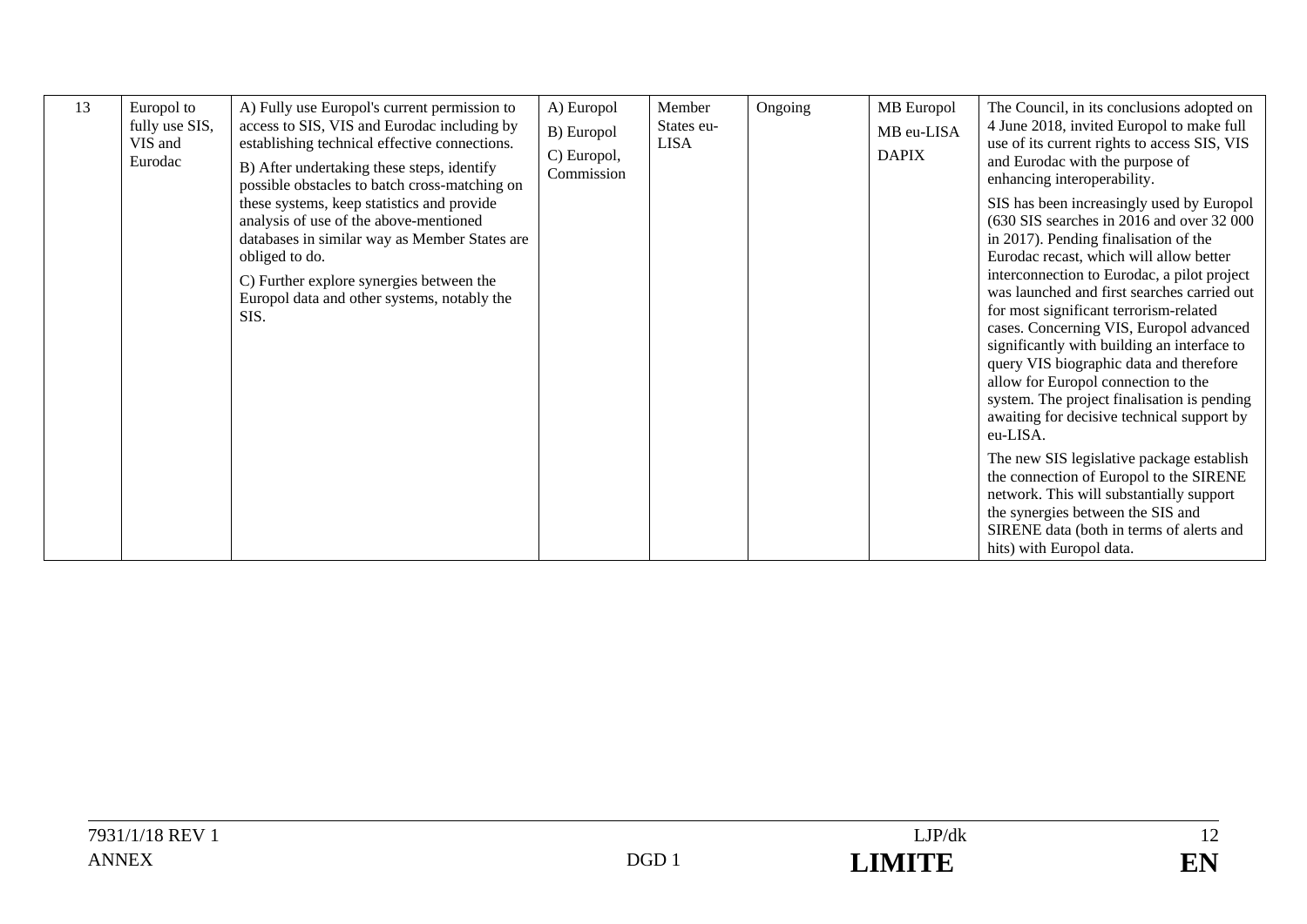| 14 | Implement<br><b>QUEST</b>                                   | Continue work on the project 'Querying<br>Europol Systems' (QUEST), including in<br>support of the development of national single-<br>search interfaces, and facilitate its roll-out to<br>Member States. | Europol                 | Member<br><b>States</b> | 2018-2020 | <b>DAPIX</b>           | In Europol's programming document for<br>2018-2020, the agency aims at further<br>integrating the access to data into single<br>search solutions and to add more entities to<br>the Search webservice (QUEST).<br>The agency will continue developing<br>QUEST in line with MS needs, in<br>particular its access via a multi-level<br>security network and the possibility to do<br>automated batch searches of large volumes<br>of data while ensuring full compliance |
|----|-------------------------------------------------------------|-----------------------------------------------------------------------------------------------------------------------------------------------------------------------------------------------------------|-------------------------|-------------------------|-----------|------------------------|--------------------------------------------------------------------------------------------------------------------------------------------------------------------------------------------------------------------------------------------------------------------------------------------------------------------------------------------------------------------------------------------------------------------------------------------------------------------------|
|    |                                                             |                                                                                                                                                                                                           |                         |                         |           |                        | with the legal requirements including<br>protection of personal data.                                                                                                                                                                                                                                                                                                                                                                                                    |
|    |                                                             |                                                                                                                                                                                                           |                         |                         |           |                        | QUEST has been deployed in production<br>and is available to be integrated/used by<br>MS (on EU RESTRICTED network).<br>QUEST accessibility from an<br>unclassified/BPL network is under<br>development. Europol is working on a<br>solution: a pilot BPL connectivity is<br>expected to be activated for 3 MS by end<br>of 2018.                                                                                                                                        |
| 15 | Enhance the<br>coordination                                 | Enable the setting up of the Eurojust National<br>Coordination System (ENCS) and connection                                                                                                               | Member<br><b>States</b> | Europol<br>Frontex      | Ongoing   | College of<br>Eurojust | As stated in the previous implementation<br>report, 25 Member States have established                                                                                                                                                                                                                                                                                                                                                                                    |
|    | and<br>monitoring<br>capabilities of<br>Eurojust<br>Members | of its members to the Eurojust's Case<br>Management System (CMS).                                                                                                                                         | Eurojust                | <b>OLAF</b>             |           |                        | the ENCS.<br>According to Eurojust's annual report for<br>2017 and Eurojust's programming<br>document 2018-2020, the use of ENCS in<br>Member States will have to be optimised<br>including the modernisation of the CMS.                                                                                                                                                                                                                                                |
|    |                                                             |                                                                                                                                                                                                           |                         |                         |           |                        | Eurojust approved a set of measures for<br>more harmonised data insertion across<br>National Desks. These measures, together<br>with an increased data quality review, will<br>improve the quality of data to support<br>operational work.                                                                                                                                                                                                                               |

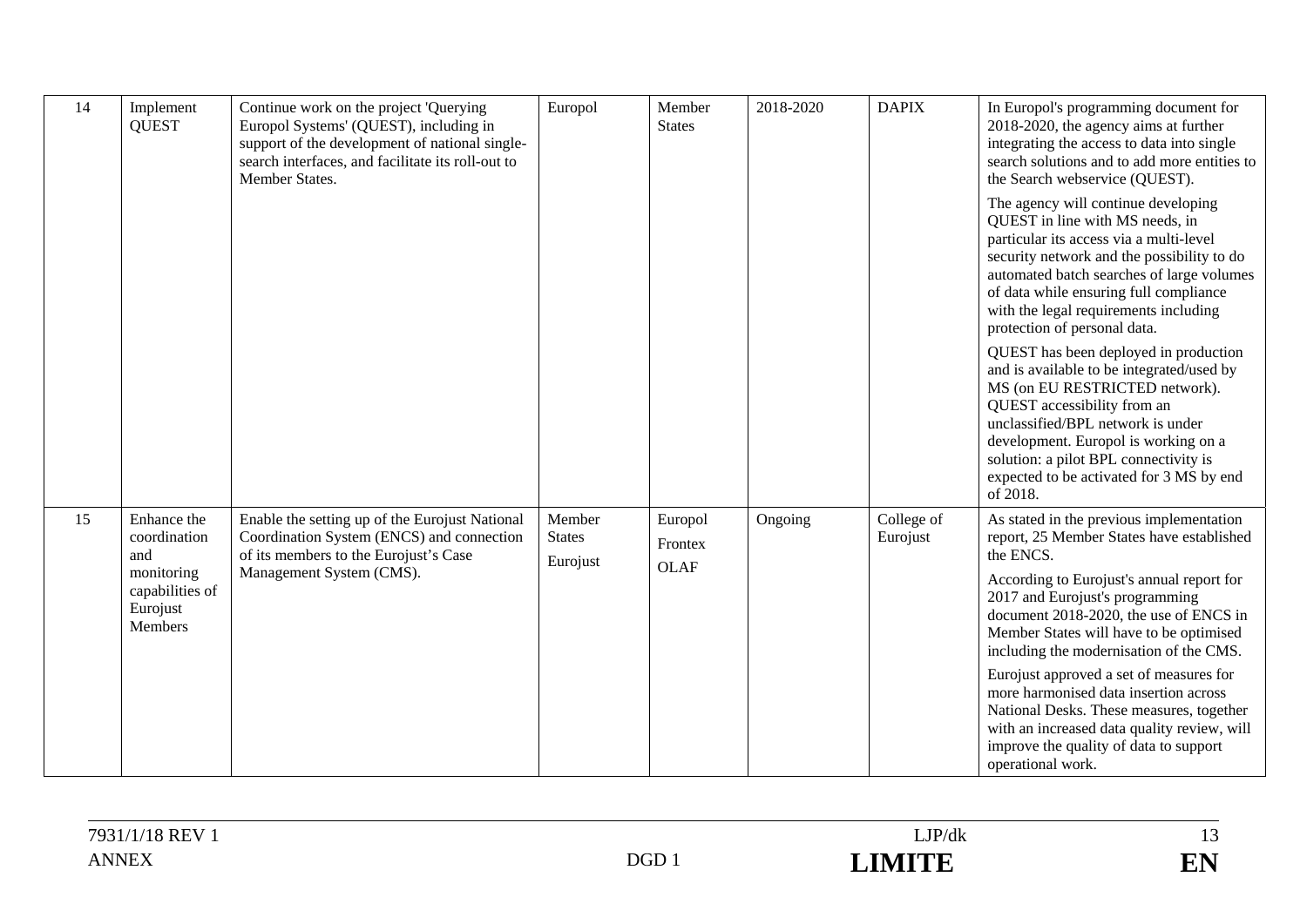| 16<br>Enhance the<br>effectiveness<br>of using the<br>Schengen<br>Information<br>System (SIS) | A) Redouble Member States' efforts to fully<br>implement and use SIS in line with existing<br>legal requirements.<br>B) Law enforcement, border guard authorities<br>and immigration services should include,<br>when available, identifiers in alerts (copy<br>passport, digital photo, biometrics, DNA-<br>profiles to be considered) on the basis of<br>existing legal provisions; enable searches on<br>fingerprints and provision of facial image in<br>the case of a hit. The workload for SIRENE<br>Bureaux and other practitioners should be<br>assessed when further pursuing this action<br>including through solutions to interpret<br>information easily.<br>C) Implement an Automated Fingerprint<br>Identification System (AFIS) functionality in<br>the SIS within the central as well as national<br>system should be a top priority.<br>D) Revise the legal basis of the Schengen<br>Information System taking into account the<br>evaluation undertaking by the Commission<br>(including new functionalities, extending the<br>access of EU agencies while fully taking into<br>account the information owner principle and<br>the legal base of the agencies, facilitating<br>access to hit information). Further explore and<br>decide if Member States' return orders can and<br>should be inserted in SIS.<br>E) Consider a solution to allow the reciprocal<br>exchange of information between Schengen,<br>non-Schengen Member States and Member | A) Member<br><b>States</b><br>B) Member<br><b>States</b><br>C) eu-LISA<br>D)<br>Commission,<br>Council,<br>European<br>Parliament<br>E)<br>Commission | Europol<br>Eurojust<br>Frontex<br><b>SIRENE</b><br><b>Bureaux</b><br>eu-LISA | A) Gradual<br>ongoing process<br>depending on<br>national<br>availability and<br>possibilities<br>B) 2017 (central<br>level) $/2018$<br>onward<br>(national level)<br>C) Ongoing<br>D) Ongoing<br>E) Ongoing | $A)$ SIS/<br><b>SIRENE WP</b><br>B) MB eu-<br><b>LISA</b><br>SIS/VIS<br>Committee<br>$C)$ SIS/<br><b>SIRENE WP</b><br>SIS/VIS<br>Committee<br>D) Schengen<br>acquis<br><b>Working Party</b><br>E) Schengen<br><b>Working Party</b><br>(SIS/SIRENE<br>configuration) | A) The use of SIS increased considerably<br>during 2017 through the concerted action<br>of Member States, Commission and eu-<br>LISA as regards the number of searches,<br>hits and alerts.<br>B) Implemented at central level. Degree of<br>implementation depending on Member<br>States / ongoing. Council conclusions on<br>SIRENE Bureaux workload adopted in<br>December 2017.<br>C) The SIS AFIS is now used by all<br>Member States. 10 Member States are part<br>of pilot of the next phase of the<br>implementation of SIS AFIS - queries in<br>SIS based on fingerprints.<br>D) Adoption of the legal basis of the SIS<br>in 2018.<br>E) The possible solution to allow the<br>reciprocal exchange of information<br>between Schengen, non-Schengen Member<br>States and Member States which are<br>partially using the instruments associated<br>with Schengen, has so far not been<br>addressed. |
|-----------------------------------------------------------------------------------------------|--------------------------------------------------------------------------------------------------------------------------------------------------------------------------------------------------------------------------------------------------------------------------------------------------------------------------------------------------------------------------------------------------------------------------------------------------------------------------------------------------------------------------------------------------------------------------------------------------------------------------------------------------------------------------------------------------------------------------------------------------------------------------------------------------------------------------------------------------------------------------------------------------------------------------------------------------------------------------------------------------------------------------------------------------------------------------------------------------------------------------------------------------------------------------------------------------------------------------------------------------------------------------------------------------------------------------------------------------------------------------------------------------------------------------------------------------------------------------|-------------------------------------------------------------------------------------------------------------------------------------------------------|------------------------------------------------------------------------------|--------------------------------------------------------------------------------------------------------------------------------------------------------------------------------------------------------------|---------------------------------------------------------------------------------------------------------------------------------------------------------------------------------------------------------------------------------------------------------------------|--------------------------------------------------------------------------------------------------------------------------------------------------------------------------------------------------------------------------------------------------------------------------------------------------------------------------------------------------------------------------------------------------------------------------------------------------------------------------------------------------------------------------------------------------------------------------------------------------------------------------------------------------------------------------------------------------------------------------------------------------------------------------------------------------------------------------------------------------------------------------------------------------------------|
|                                                                                               | States who are partially using the instruments<br>associated with Schengen.                                                                                                                                                                                                                                                                                                                                                                                                                                                                                                                                                                                                                                                                                                                                                                                                                                                                                                                                                                                                                                                                                                                                                                                                                                                                                                                                                                                              |                                                                                                                                                       |                                                                              |                                                                                                                                                                                                              |                                                                                                                                                                                                                                                                     |                                                                                                                                                                                                                                                                                                                                                                                                                                                                                                                                                                                                                                                                                                                                                                                                                                                                                                              |

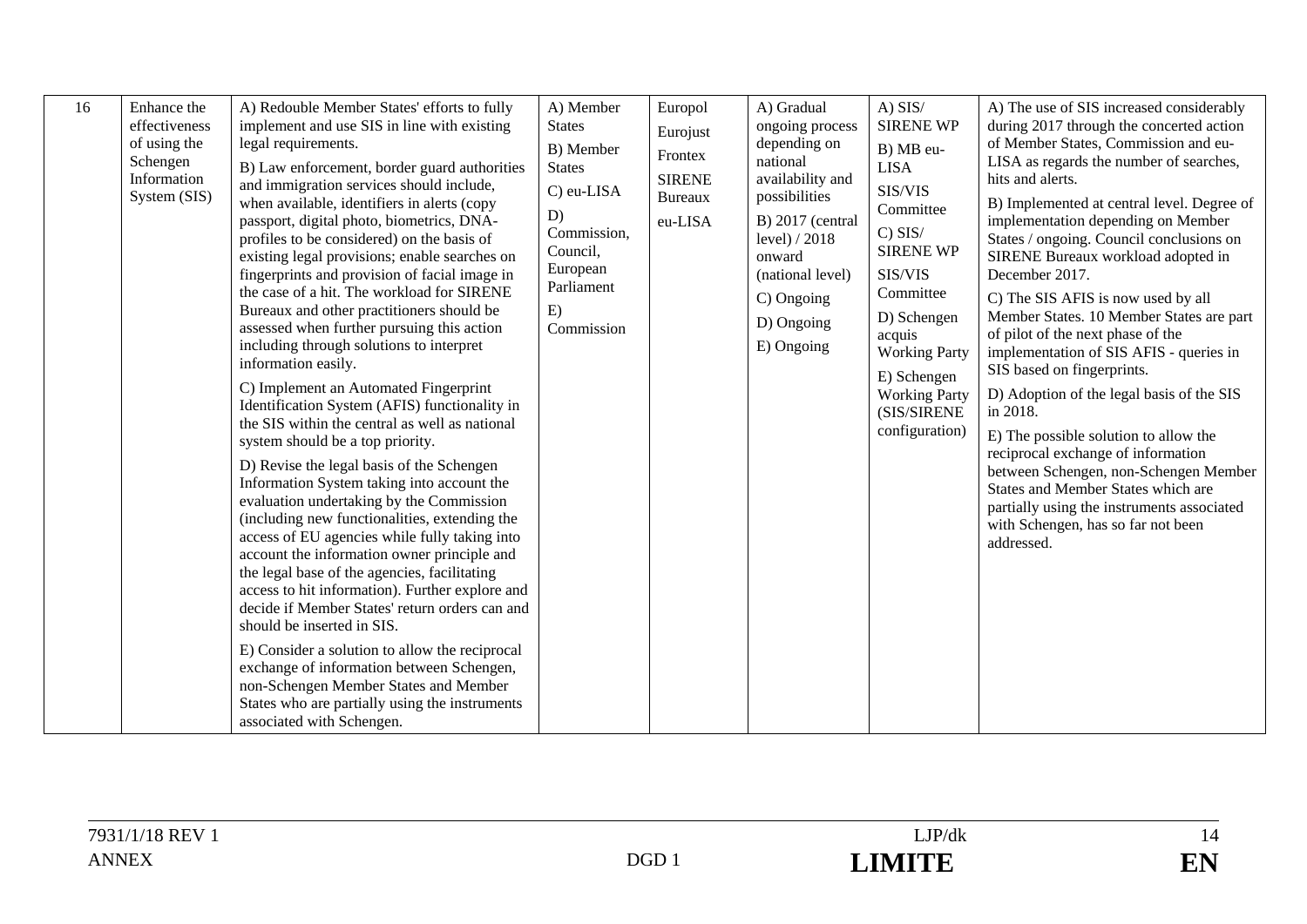| 17 | Ensure the use<br>of Prüm<br>possibilities to<br>exchange<br>DNA,<br>fingerprints<br>and vehicle<br>registration<br>data | A) Undertake infringement procedures and if<br>required follow-up steps to ensure the<br>connection of Member States to the Prüm<br>network.<br>B) Identify key obstacles and search for<br>solutions in relation to:<br>i: the connection to the Prüm network;<br>ii: the full use of Prüm possibilities.<br>C) Examine the possibility for Europol to<br>become a partner in the Prüm framework with<br>a view to enabling the cross matching of<br>DNA, finger prints and vehicle registration<br>data with third countries with which Europol<br>has an operational agreement while fully<br>taking the data owner principle into account. | $\bf{A}$<br>Commission<br>B) Member<br>States,<br>Commission<br>C) Europol | Europol<br>Eurojust<br>Commission | C) 2018 | Commission<br><b>DAPIX</b> | A) According to Commission's twelfth<br>progress report towards building an<br>effective and genuine Security Union (doc.<br>15861/17), "Work also continues to ensure<br>the full implementation of the Prüm<br>Decisions for the exchange of fingerprint<br>data, DNA data and vehicle registration<br>data. While most Member States have<br>made progress in this regard, the<br>Commission has had to use its<br>infringement powers. The Commission sent<br>Reasoned Opinions to Croatia, Ireland<br>and Italy on 18 May 2017, and to Greece<br>on 5 October 2017. In parallel, the<br><b>Commission continues to support Member</b><br>States by providing funding for |
|----|--------------------------------------------------------------------------------------------------------------------------|------------------------------------------------------------------------------------------------------------------------------------------------------------------------------------------------------------------------------------------------------------------------------------------------------------------------------------------------------------------------------------------------------------------------------------------------------------------------------------------------------------------------------------------------------------------------------------------------------------------------------------------------|----------------------------------------------------------------------------|-----------------------------------|---------|----------------------------|-------------------------------------------------------------------------------------------------------------------------------------------------------------------------------------------------------------------------------------------------------------------------------------------------------------------------------------------------------------------------------------------------------------------------------------------------------------------------------------------------------------------------------------------------------------------------------------------------------------------------------------------------------------------------------|
|    |                                                                                                                          |                                                                                                                                                                                                                                                                                                                                                                                                                                                                                                                                                                                                                                                |                                                                            |                                   |         |                            | implementation under the national<br>programmes within $ISF - Police."$<br>B) Implemented.<br>C) Actions taken forward in the framework<br>of IMS action 9 (Europol's involvement in<br>Prüm information exchange).<br>Europol has started a business needs<br>analysis in March 2018 to obtain the initial<br>feedback of Member States on a possible<br>involvement of Europol in Prüm (or Prüm-<br>like) data exchange. The results will<br>constitute a base for further possible steps<br>in this regard.                                                                                                                                                                |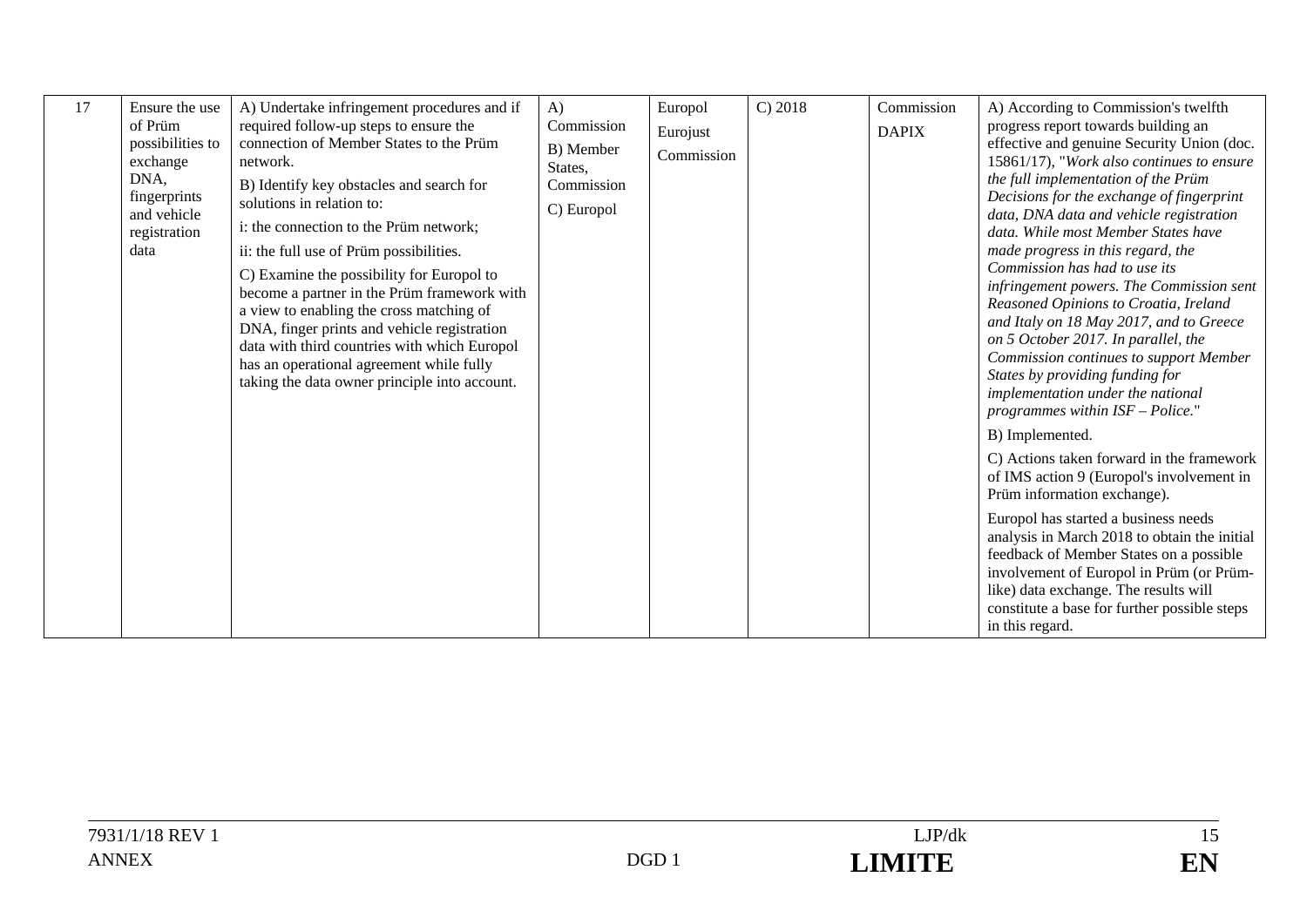#### **CHAPTER 3: STRENGTHEN INFORMATION MANAGEMENT IN THE AREA OF COUNTER-TERRORISM**

#### **Theme 1: Improving the use of SIS**

| $N^{\circ}$ | Objective                                                                                                                                                                                                                                  | <b>Action</b>                                                                                                                                                                                                                                                                                                                                                                                                                                           | <b>Primary</b><br><b>Responsible</b><br><b>Party/Parties</b>                                               | Stake-<br>holders                                              | Time-table                                                                       | Moni-<br>toring | Implementation                                                                                                                                                                                                                                                                              |
|-------------|--------------------------------------------------------------------------------------------------------------------------------------------------------------------------------------------------------------------------------------------|---------------------------------------------------------------------------------------------------------------------------------------------------------------------------------------------------------------------------------------------------------------------------------------------------------------------------------------------------------------------------------------------------------------------------------------------------------|------------------------------------------------------------------------------------------------------------|----------------------------------------------------------------|----------------------------------------------------------------------------------|-----------------|---------------------------------------------------------------------------------------------------------------------------------------------------------------------------------------------------------------------------------------------------------------------------------------------|
| 18          | Ensure<br>structural<br>information to<br><b>SIRENE</b><br>Bureaux and<br>SIS end users<br>on persons<br>involved in<br>terrorism or<br>terrorism<br>related activity<br>as well as<br>additional<br>information on<br>criminal<br>records | A) Create alerts once the agreed criteria are<br>met (unless there are important operational<br>reasons not to do so), and SIRENE offices will<br>exchange supplementary information as soon<br>as such information is made available by the<br>competent authorities. This should include<br>relevant information in the alerts.<br>B) Insert additional information based on<br>criminal records (from national databases and<br>ECRIS) in the alert. | A) Member<br>States,<br><b>SIS VIS</b><br>Committee<br>B) Member<br>States,<br><b>SIS VIS</b><br>Committee | <b>SIRENE</b><br><b>Bureaux</b><br>Eurojust,<br>Commission     | A), B) Ongoing                                                                   | COSI            | A) The JHA Council of 4 June 2018 adopted<br>conclusions on strengthening the cooperation<br>and use of SIS to deal with persons involved<br>in terrorism-related activities, including<br>foreign terrorist fighters.<br>B) No new developments since the<br>implementation of the report. |
| 19          | Make possible<br>that SIS alerts<br>can call for<br>preliminary<br>and temporary<br>holding where<br>sufficient<br>national legal<br>grounds are<br>available                                                                              | Create a new type of action (inquiry checks).                                                                                                                                                                                                                                                                                                                                                                                                           | Co-legislators                                                                                             | Member<br><b>States</b><br>Commission<br>Schengen<br>acquis WP | Ongoing<br>(adoption<br>foreseen in 2018<br>and<br>implementation<br>in $2019$ ) | COSI            | An agreement has been reached in June 2018<br>on the SIS legislative package. It is estimated<br>that it will be approved by the end of 2018.                                                                                                                                               |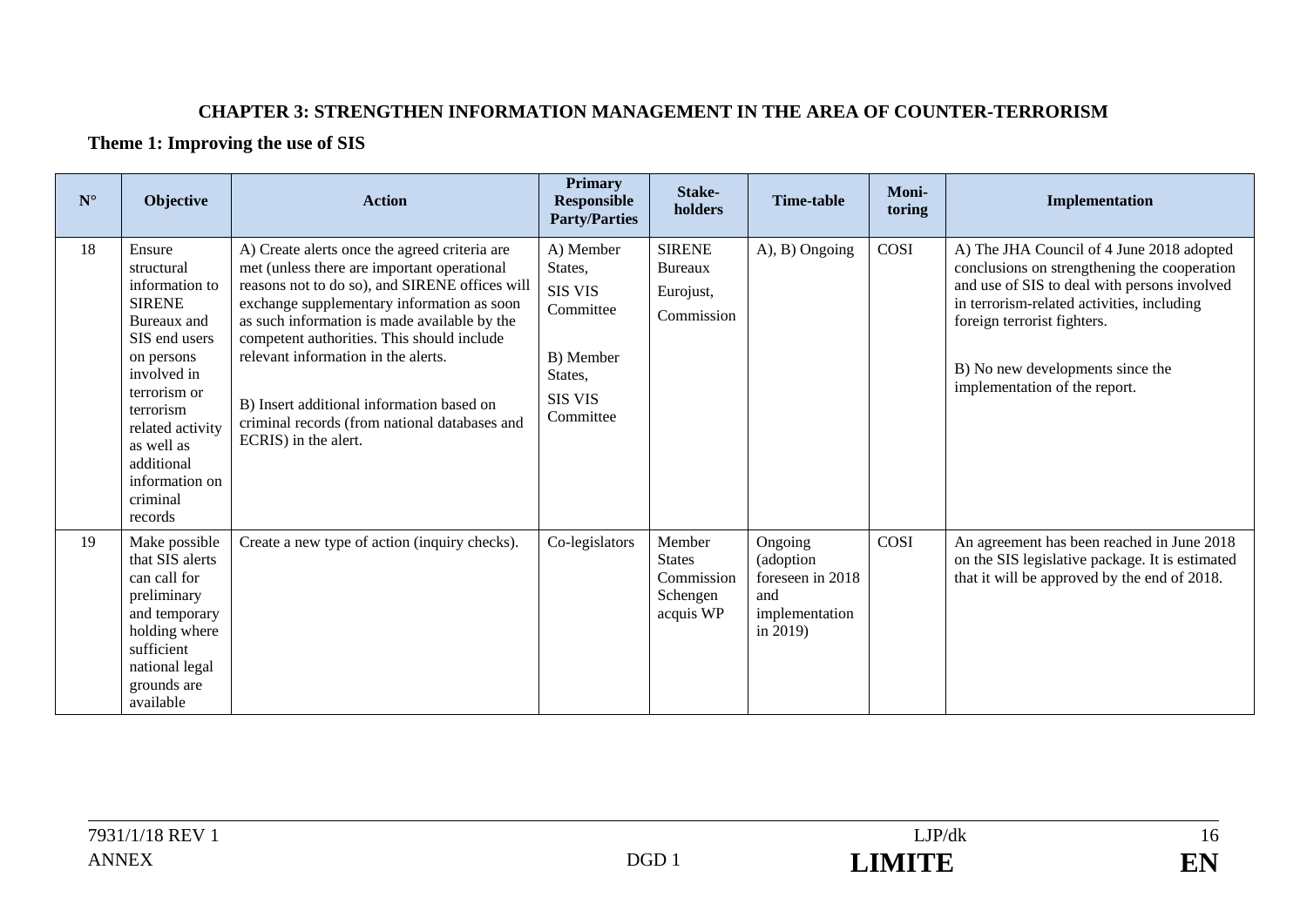| 21 | Ensure<br>systematic<br>feedback on<br>hits or request<br>for immediate<br>action in SIS<br>to SIRENE<br>Bureaux and<br>the issuer of<br>an alert                       | A) Enable real-time reporting of a hit in SIS to<br>the SIRENE Bureaux of the Member State<br>where the hit occurs as well as the Member<br>State that issued the alert in cases of terrorism-<br>related alerts and alerts for which immediate<br>action is required.<br>B) In the short-term, share information on<br>suspects of terrorism related activities held in<br>the SIRENE hit reporting forms with<br>Europol's analysis project Travellers.<br>C) In the medium-term explore the feasibility<br>of, possibilities for and alternatives to the<br>targeted registration of achieved SIS hits,<br>including the possible access by Europol<br>thereto, and the improved availability of<br>supplementary information contained in SIS<br>forms. | A) Member<br><b>States</b><br>B) Member<br><b>States</b><br>$\mathcal{C}$<br>Commission,<br>Member<br>States, eu-<br><b>LISA</b> | <b>SIRENE</b><br>Bureaux,<br><b>SIS VIS</b><br>Committee<br>Europol eu-<br><b>LISA</b> | A) Implemented<br>B) Ongoing<br>C) Completed | COSI | A) Implemented. However, this requires<br>continuous efforts.<br>B) The new legislation is under negotiation.<br>Adoption foreseen in 2018 and<br>implementation in 2019.<br>C) Feasibility study finalised and presented to<br>SIS VIS Committee.<br>Implementation in the framework of the new<br>legislative package in 2019. |
|----|-------------------------------------------------------------------------------------------------------------------------------------------------------------------------|-------------------------------------------------------------------------------------------------------------------------------------------------------------------------------------------------------------------------------------------------------------------------------------------------------------------------------------------------------------------------------------------------------------------------------------------------------------------------------------------------------------------------------------------------------------------------------------------------------------------------------------------------------------------------------------------------------------------------------------------------------------|----------------------------------------------------------------------------------------------------------------------------------|----------------------------------------------------------------------------------------|----------------------------------------------|------|----------------------------------------------------------------------------------------------------------------------------------------------------------------------------------------------------------------------------------------------------------------------------------------------------------------------------------|
| 22 | Ensure that<br>information of<br>extremist<br>speakers, who<br>are deemed to<br>pose a threat<br>to public<br>order, is<br>shared<br>between<br>Member<br><b>States</b> | Make optimal use of SIS, primarily through<br>Article 24.3, and in accordance with national<br>legislation, where appropriate issue alerts for<br>third country nationals who are not present on<br>the territory of a Member State.                                                                                                                                                                                                                                                                                                                                                                                                                                                                                                                        | Commission,<br>co-legislators,<br>follow-up by<br>Member<br><b>States</b>                                                        | Member<br>States (e.g.<br><b>SIRENE</b><br>Bureaux)                                    | Ongoing                                      | COSI | The new legislation will make the creation of<br>alerts mandatory in such cases (new<br>proportionality rules).<br>The legislative package is under negotiation.<br>Adoption foreseen in 2018 and<br>implementation in 2019.                                                                                                     |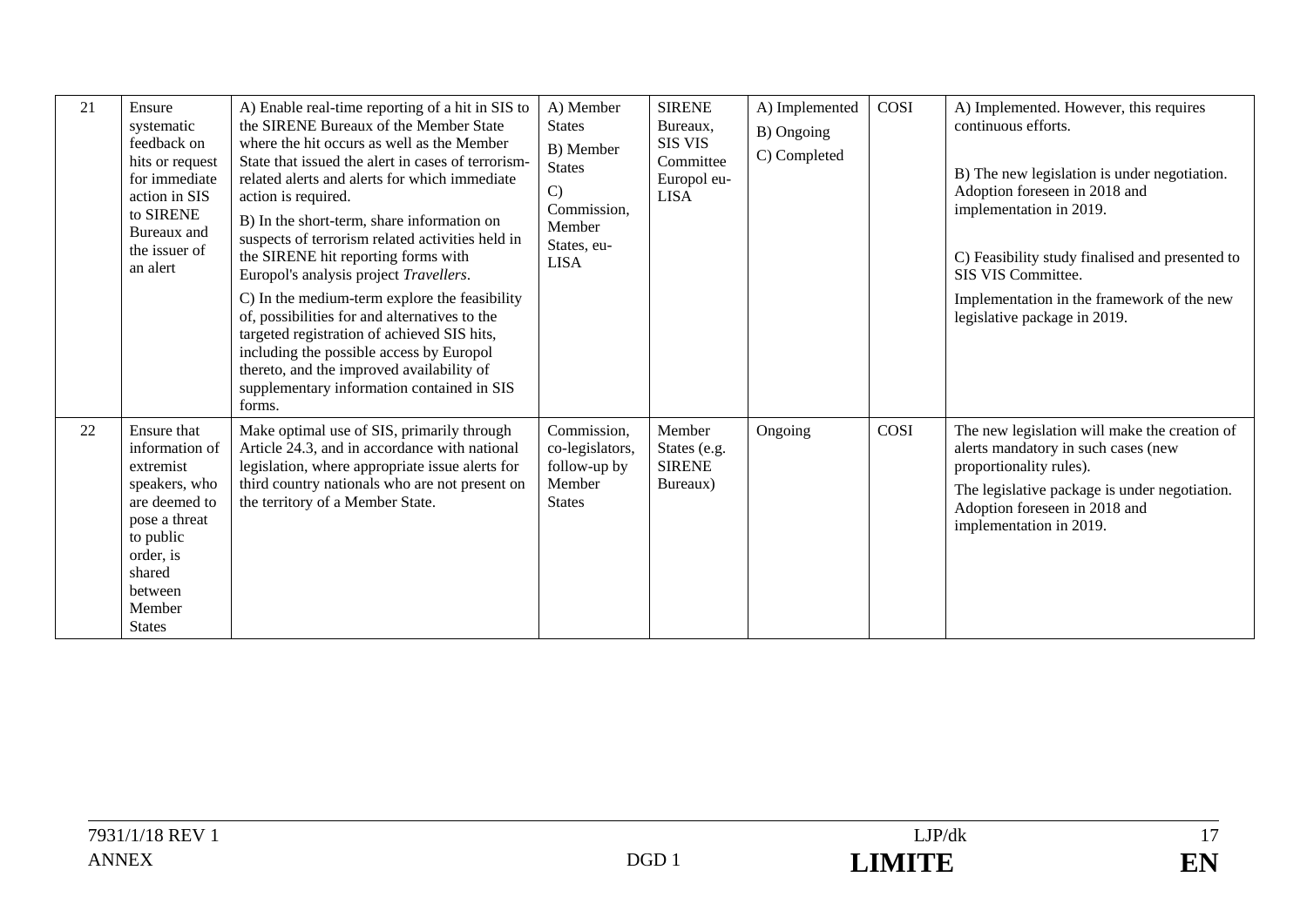# **Theme 2: Improving the use of other EU and of international instruments**

| $N^{\circ}$ | Objective                                                                                                                                                                  | <b>Action</b>                                                                                                                                                                                                                                                                           | <b>Primary</b><br><b>Responsible</b><br><b>Party/Parties</b>  | Stake-<br>holders                          | <b>Time-table</b>                             | Moni-<br>toring | Implementation                                                                                                                                                                                                                                                                                                                                                                                                                                                                                   |
|-------------|----------------------------------------------------------------------------------------------------------------------------------------------------------------------------|-----------------------------------------------------------------------------------------------------------------------------------------------------------------------------------------------------------------------------------------------------------------------------------------|---------------------------------------------------------------|--------------------------------------------|-----------------------------------------------|-----------------|--------------------------------------------------------------------------------------------------------------------------------------------------------------------------------------------------------------------------------------------------------------------------------------------------------------------------------------------------------------------------------------------------------------------------------------------------------------------------------------------------|
| 23          | Ensure that<br>information on<br>FTF is<br>consistently and<br>systematically<br>uploaded to<br>European<br>systems and<br>platforms and<br>synchronised<br>where possible | Implement a consistent three-tier information<br>sharing approach regarding FTF by making<br>optimal and consistent use of SIS and Europol<br>data that Europol processes for cross-checking<br>(including possible watch-lists) and for<br>analysis in the relevant Analysis projects. | Member<br>States,<br>Europol<br>Frontex                       | <b>SIRENE</b><br><b>Bureaux</b><br>eu-LISA | Ongoing                                       | COSI            | Member States continue to implement a consistent<br>three-tier information sharing approach with SIS II<br>regarding terrorism-related phenomena, in<br>particular foreign terrorist fighters.<br>The JHA Council of 4 June 2018 adopted<br>conclusions on strengthening the cooperation and<br>use of SIS to deal with persons involved in<br>terrorism-related activities, including foreign<br>terrorist fighters.                                                                            |
| 24          | Increase the use<br>of the existing<br>secure channels<br>for exchange of<br>information<br>regarding<br>terrorism and<br>terrorism related<br>activity                    | A) Make better use of SIENA as a secure<br>channel for the exchange of law enforcement<br>information regarding terrorism and terrorism<br>related activity.<br>B) Consider introducing a 24/7 regime of<br>work in order to improve the effectiveness of<br>channels.                  | A) Member<br>States,<br>Europol<br>B) Member<br><b>States</b> | <b>TWP</b>                                 | A) Ongoing<br>B)<br>Implemented<br>in Europol | COSI            | A) Europol will prioritise the use of SIENA (secure<br>line) as an operational communication tool to<br>promote and enhance information exchange in the<br>area of counter-terrorism.<br>The JHA Council of 4 June 2018 adopted<br>conclusions on strengthening the cooperation and<br>use of SIS to deal with persons involved in<br>terrorism-related activities, including foreign<br>terrorist fighters.<br>B) From 2017, a 24/7 service is available within the<br>Front Office of Europol. |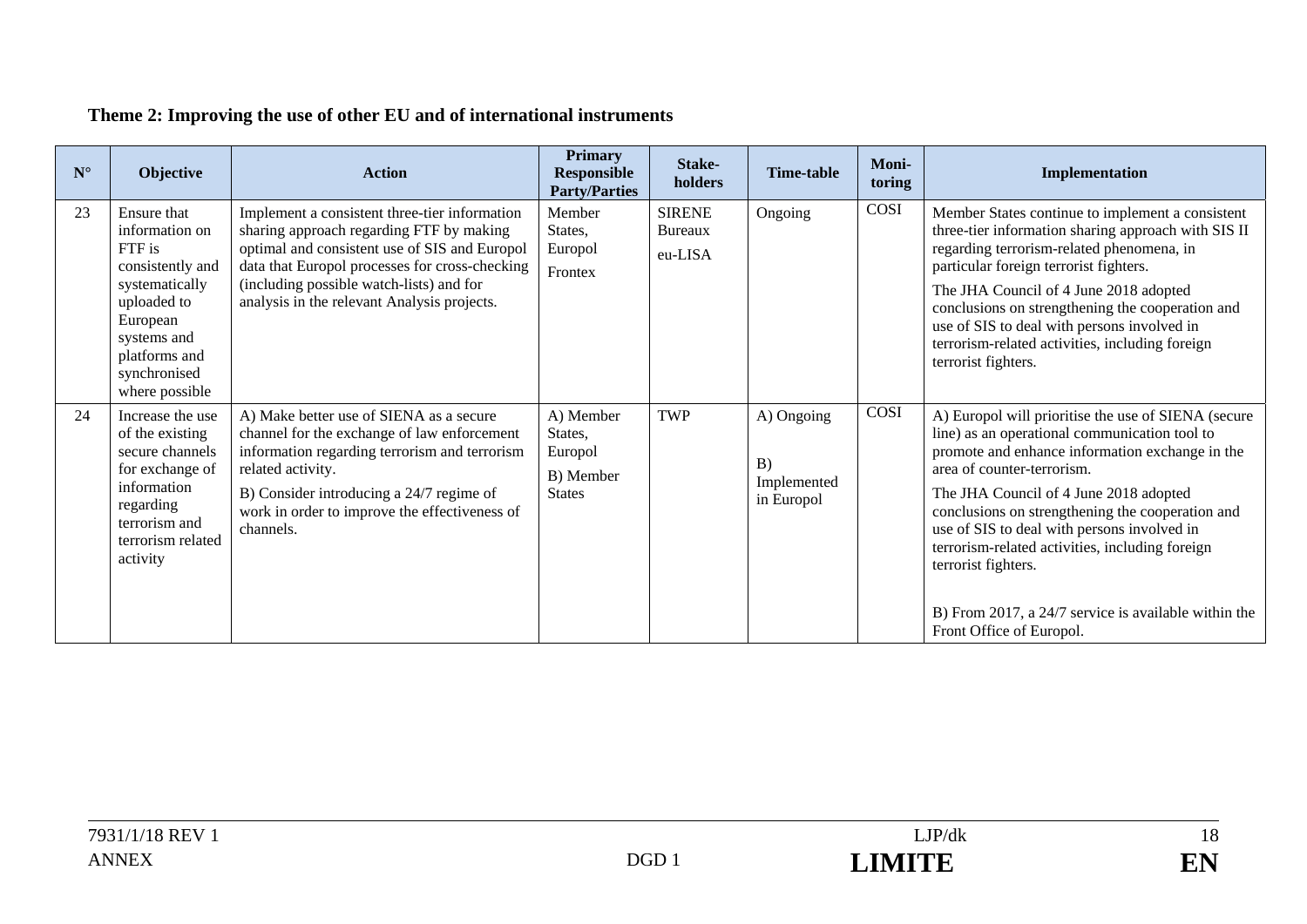| 25 | Ensure that          | Transmit to Eurojust information on all   | Member        | <b>TWP</b> | Ongoing | COSI | According to Eurojust's annual report for 2017, the  |
|----|----------------------|-------------------------------------------|---------------|------------|---------|------|------------------------------------------------------|
|    | <b>Member States</b> | prosecutions and convictions on terrorist | States.       |            |         |      | information on investigations, prosecutions and      |
|    | are informed on      | offences.                                 |               |            |         |      | convictions for terrorist offences shared with       |
|    |                      |                                           | Eurojust      |            |         |      |                                                      |
|    | all prosecutions     |                                           |               |            |         |      | Eurojust, in conformity with Council Decision        |
|    | and convictions      |                                           |               |            |         |      | 2005/671/JHA, increased significantly. Eurojust      |
|    | on terrorist         |                                           |               |            |         |      | was informed about 394 investigations and            |
|    | offences in the      |                                           |               |            |         |      | prosecutions and 569 convictions or acquittals for   |
|    | EU                   |                                           |               |            |         |      | terrorist offences. This information, together with  |
|    |                      |                                           |               |            |         |      | information shared with Eurojust under Article 13    |
|    |                      |                                           |               |            |         |      | of the Eurojust Council Decision, allows Eurojust    |
|    |                      |                                           |               |            |         |      | to detect possible links between different terrorism |
|    |                      |                                           |               |            |         |      | cases and between cases of terrorism and organised   |
|    |                      |                                           |               |            |         |      | crime.                                               |
|    |                      |                                           |               |            |         |      | A significant increase was noted in the number of    |
|    |                      |                                           |               |            |         |      | JITs (Joint investigation teams) in terrorism cases  |
|    |                      |                                           |               |            |         |      | signed in 2017 and supported by Eurojust (8 in       |
|    |                      |                                           |               |            |         |      | 2017 compared to 2 in 2016).                         |
| 26 | Allow checks         | Insert documents associated to alerts on  | Member        | eu-LISA    |         | COSI |                                                      |
|    |                      |                                           |               |            | Ongoing |      | Member States to continue to explore the             |
|    | against travel       | persons into the Interpol TDAWN when      | States, third |            |         |      | possibilities to insert documents in TDAWN.          |
|    | documents that       | deemed necessary.                         | countries,    |            |         |      |                                                      |
|    | have not yet         |                                           | Interpol      |            |         |      | The scope of the proposals for a Regulation on       |
|    | been declared        |                                           |               |            |         |      | establishing a framework for interoperability        |
|    | stolen, lost or      |                                           |               |            |         |      | between EU information systems (police and           |
|    | invalidated          |                                           |               |            |         |      | judicial cooperation, asylum and migration)          |
|    |                      |                                           |               |            |         |      | includes Interpol's SLTD and TDAWN databases.        |
|    |                      |                                           |               |            |         |      |                                                      |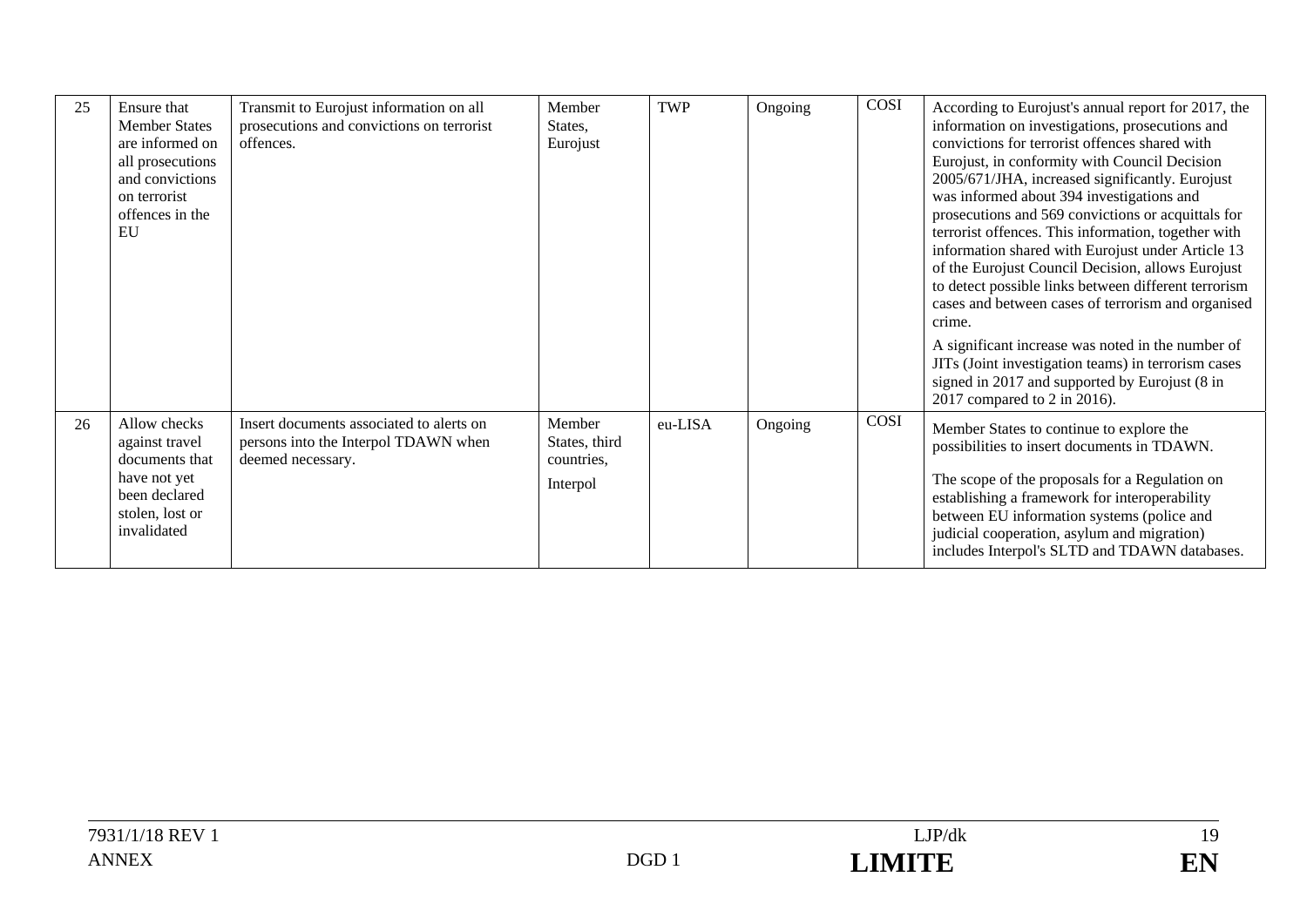# **Theme 3: Develop and share expertise**

| ${\bf N}^{\circ}$ | <b>Objective</b>                                                                                                                                                                            | <b>Action</b>                                                                                                                                                                                                                                                                     | <b>Primary</b><br><b>Responsible</b><br><b>Party/Parties</b> | Stake-<br>holders                                          | <b>Time-table</b> | Moni-<br>toring | Implementation                                                                                                                                                                                                                                                                                                                                                                                                                                                                                                                                                                                                                                                                                                                                                                                                                                                                |
|-------------------|---------------------------------------------------------------------------------------------------------------------------------------------------------------------------------------------|-----------------------------------------------------------------------------------------------------------------------------------------------------------------------------------------------------------------------------------------------------------------------------------|--------------------------------------------------------------|------------------------------------------------------------|-------------------|-----------------|-------------------------------------------------------------------------------------------------------------------------------------------------------------------------------------------------------------------------------------------------------------------------------------------------------------------------------------------------------------------------------------------------------------------------------------------------------------------------------------------------------------------------------------------------------------------------------------------------------------------------------------------------------------------------------------------------------------------------------------------------------------------------------------------------------------------------------------------------------------------------------|
| 28                | Ensure that<br>national good<br>practices<br>regarding<br>cooperation<br>with third<br>countries on<br>counterterrorism<br>are shared<br>between<br><b>Member States</b>                    | Share good practices on cooperation with third<br>partners in relation to counterterrorism among<br>Member States and third country partners.                                                                                                                                     | Member<br>States, TWP                                        | Commission<br>, JHA-<br>agencies                           | Ongoing           | COSI            | Member States are invited to continue sharing good<br>practices relating to cooperation with third<br>countries on counter-terrorism within the relevant<br>fora, including TWP.<br>Strengthening of the internal-external security<br>nexus is a current priority. The cooperation with the<br>Western Balkan partners has been stepped up using<br>the framework of the Western Balkans Counter<br>Terrorism initiative (WBCTi) and the overarching<br>Integrative Internal Security Governance (IISG);<br>JHA-agencies are increasingly involved in the<br>region (CT security experts are to be posted in<br>across the region), and JHA-agencies also<br>increasingly participate in dedicated EU CT<br>Dialogues with third countries organised under the<br>framework of the Foreign Affairs Council<br>Conclusions on Counter Terrorism (updated in June<br>$2017$ ). |
| 29                | Ensure common<br>understanding<br>between end<br>users, regarding<br>the detection of<br>travel<br>movements of<br>persons<br>involved in<br>terrorism and<br>terrorism related<br>activity | Create joint and multidisciplinary training for<br>CT, border and law enforcement experts in<br>cooperation with existing expert groups such<br>as SIS/SIRENE, regarding the detection of<br>travel movements of persons involved in<br>terrorism and terrorism related activity. | Member<br>States,<br>CEPOL,<br>Frontex                       | <b>SIS/SIRENE</b><br>, TWP, SIS<br><b>VIS</b><br>Committee | Ongoing           | COSI            | The JHA Council of 4 June 2018 adopted<br>conclusions on strengthening the cooperation and<br>use of SIS to deal with persons involved in<br>terrorism-related activities, including foreign<br>terrorist fighters.<br>The joint CEPOL-EJTN residential training on<br>foreign fighters, radicalisation and violent<br>extremism contained a special module addressing<br>the establishment of common risk indicators<br>concerning the movements of persons involved in<br>terrorism and terrorist suspects. CT, border and<br>other law enforcement experts continue taking part<br>in the CEPOL Exchange Programme.                                                                                                                                                                                                                                                        |

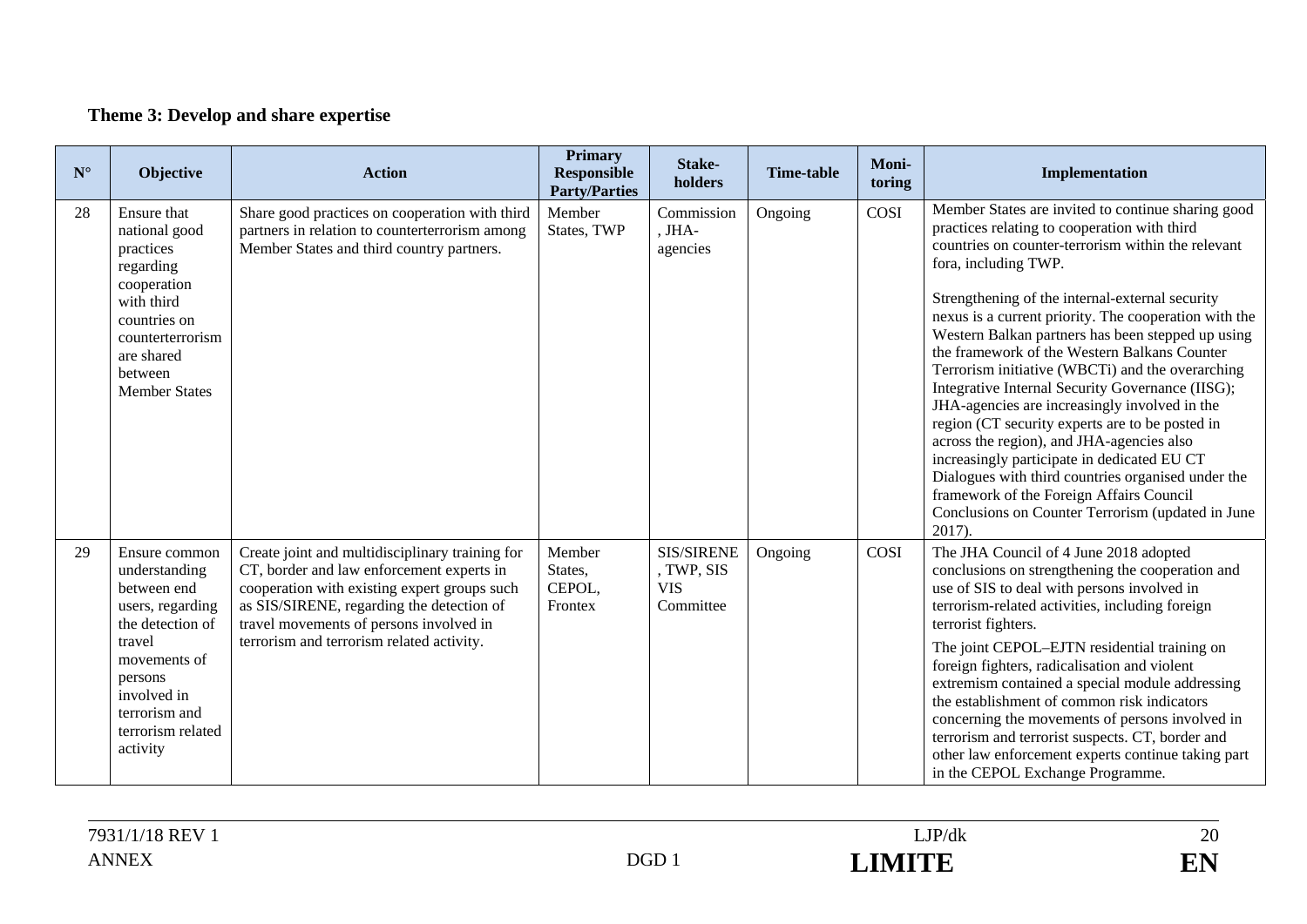# **Theme 4: Implementation of the EU PNR Directive**

| $\mathbf{N}^\circ$ | Objective                                                                                         | <b>Action</b>                                                                                                                        | <b>Primary</b><br><b>Responsible</b><br><b>Party/Parties</b>                                 | Stake-<br>holders                                                | <b>Time-table</b>  | Moni-<br>toring | Implementation                                                                                                                                                                                                                                                                                                                                                                                                                                                                                                                                      |
|--------------------|---------------------------------------------------------------------------------------------------|--------------------------------------------------------------------------------------------------------------------------------------|----------------------------------------------------------------------------------------------|------------------------------------------------------------------|--------------------|-----------------|-----------------------------------------------------------------------------------------------------------------------------------------------------------------------------------------------------------------------------------------------------------------------------------------------------------------------------------------------------------------------------------------------------------------------------------------------------------------------------------------------------------------------------------------------------|
| 30                 | Ensure<br>compatible<br>implementation<br>of the PNR-<br>directive in the<br><b>Member States</b> | A) Continue the activities of the PNR<br>informal working groups.<br>B) Provide technical assistance in the<br>construction of PIUs. | A)<br>Presidency,<br>Commission,<br>Chair of IWG<br><b>PNR</b><br>B) Member<br><b>States</b> | PIUs in<br>Member<br>States,<br>DAPIX,<br>Europol,<br>Commission | (A), B)<br>Ongoing | <b>DAPIX</b>    | The outcome of the IWG PNR meetings are<br>regularly reported to DAPIX . Discussions<br>in the 4 subgroups of the IWG PNR will<br>continue. The Commission has organised 8<br>meetings on the PNR implementation and as<br>of June 2018 will gradually proceed to<br>discussions on operational issues.<br>PIUs are being established, and SIENA was<br>identified by the IWG PNR as the most<br>suited channel for the exchange of PNR<br>related information, resulting in significant<br>progress in the creation of SIENA accounts<br>for PIUs. |
| 31                 | Ensure access of<br>Europol to PNR<br>data                                                        | Define the technical conditions for access to<br>PNR data by Europol, in accordance with<br>Article 10 of the PNR Directive.         | Member<br>States.<br>Europol                                                                 | Commission,<br><b>DAPIX</b>                                      | Ongoing            | <b>DAPIX</b>    | At this time approximately 50% of PIUs<br>have a dedicated SIENA mailbox in place.<br>Operational pilots have been set up and run<br>to initiate the establishment of a business<br>process for the information exchange and<br>consultation of Europol in relation to the<br>PNR exchanges. The discussions on<br>interoperability have further clarified the<br>best options for configuration of those<br>accounts to ensure smooth cooperation with<br>Europol and/or via SIENA for the PIU-PIU<br>information exchange.                        |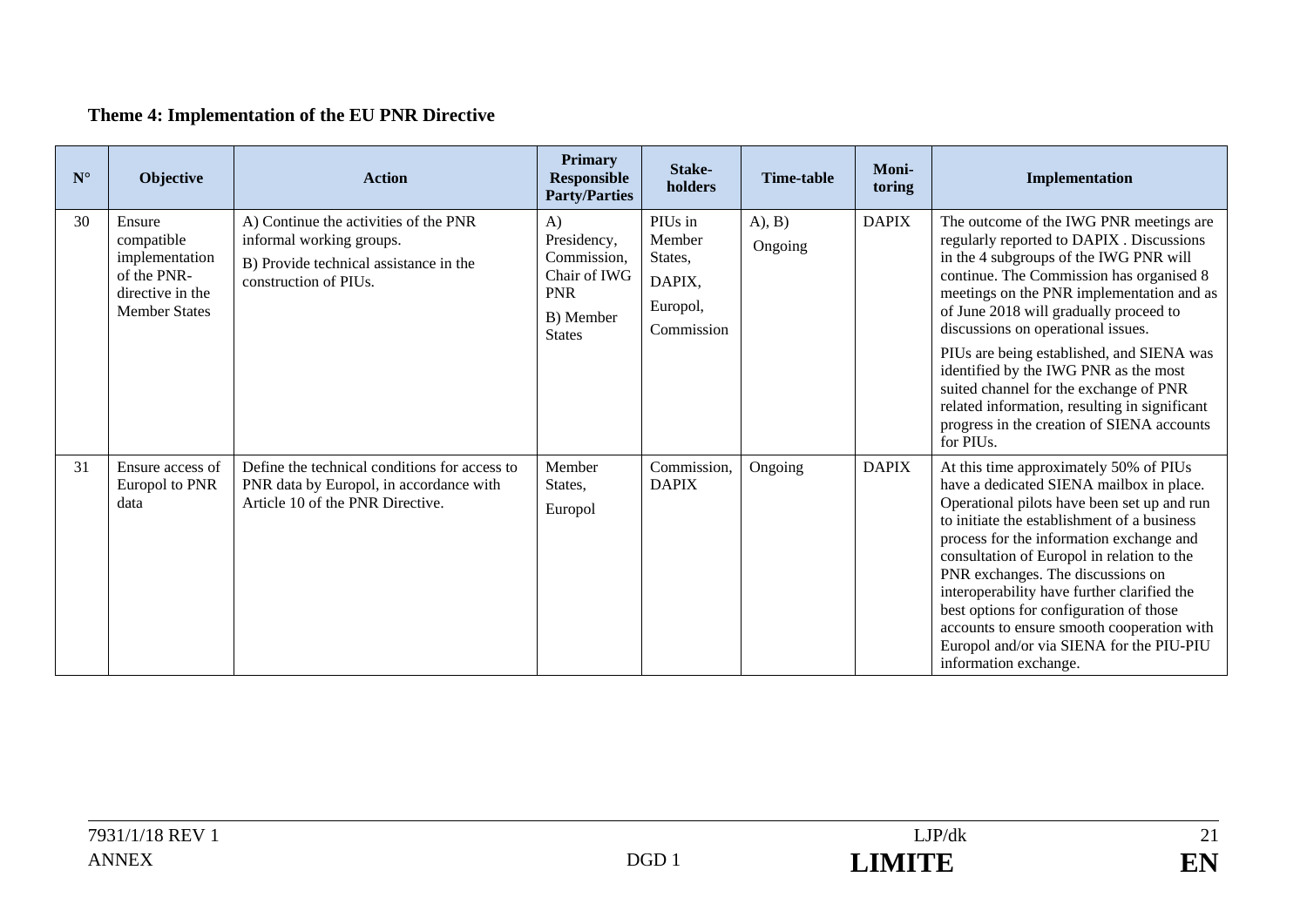#### **CHAPTER 4: BORDER MANAGEMENT AND MIGRATION**

### **Theme 1: Closing information gap – updating and creating systems**

| $\mathbf{N}^\circ$ | <b>Objective</b>                                                                                                                                                                                          | <b>Action</b>                                                                                                                                                                                                                                                                                                                                                                                                                                                         | Primary<br>Responsible<br><b>Party/Parties</b> | Stake-<br>holders                                                  | Time-<br>table | Moni-<br>toring                                           | Implementation                                                                                                                                                                                                                                                                                                                                                                        |
|--------------------|-----------------------------------------------------------------------------------------------------------------------------------------------------------------------------------------------------------|-----------------------------------------------------------------------------------------------------------------------------------------------------------------------------------------------------------------------------------------------------------------------------------------------------------------------------------------------------------------------------------------------------------------------------------------------------------------------|------------------------------------------------|--------------------------------------------------------------------|----------------|-----------------------------------------------------------|---------------------------------------------------------------------------------------------------------------------------------------------------------------------------------------------------------------------------------------------------------------------------------------------------------------------------------------------------------------------------------------|
| 32                 | Register entry<br>and exit at the<br>EU external<br>borders of third<br>country<br>nationals<br>(including)<br>contributing to<br>return) admitted<br>for a short stay<br>as well as<br>refusals of entry | A) Adopt the necessary implementing acts<br>related to the new Entry/Exit System.<br>B) Prioritise preparations for the<br>development and implementation of the<br>Exit/Entry System.                                                                                                                                                                                                                                                                                | $\bf{A}$<br>Commission<br>B) eu-LISA           | Member<br>States, eu-<br><b>LISA</b>                               | Ongoing        | SCIFA/<br>COSI/<br><b>WP</b><br>Frontiers                 | A) Work of the Smart Borders Committee<br>focussing on an agreement for the twelve main<br>implementing topics.<br>B) The implementing acts need to be adopted<br>before eu-LISA and Member States continue to<br>pursue work on the development of the system.<br>Member States started preparations at national level<br>for the EES.                                               |
| 33                 | Register entry<br>and exit at the<br>EU external<br>borders of<br>persons enjoying<br>free movement<br>and other TCNs<br>who are not<br>included in the<br>scope of EES                                   | Explore as soon as possible, after discussions<br>among the relevant stakeholders about the<br>possible need for the systematic recording of<br>border crossings of all EU citizens, the<br>proportionality and feasibility of such<br>systematic recording, for example, in a<br>dedicated database, including other TCNs<br>who are not included in the scope of EES<br>(long stay visas, residence permits, residence<br>cards and local border crossing permits). | Commission                                     | Commission<br>, Member<br>States, eu-<br>LISA,<br>EDPS,<br>Frontex | 2018           | SCIFA/<br>COSI/<br><b>WG</b><br>Frontiers/<br><b>VISA</b> | The proposal on the update of VIS (May 2018)<br>includes the idea of a central EU repository of<br>information on long-stay visas and residence<br>permits as part of the VIS.<br>Implementation expected (poss.) in 2022 according<br>to the indicative draft timing overview, presented<br>by European Commission during the meeting of eu-<br>LISA Management Board in March 2018. |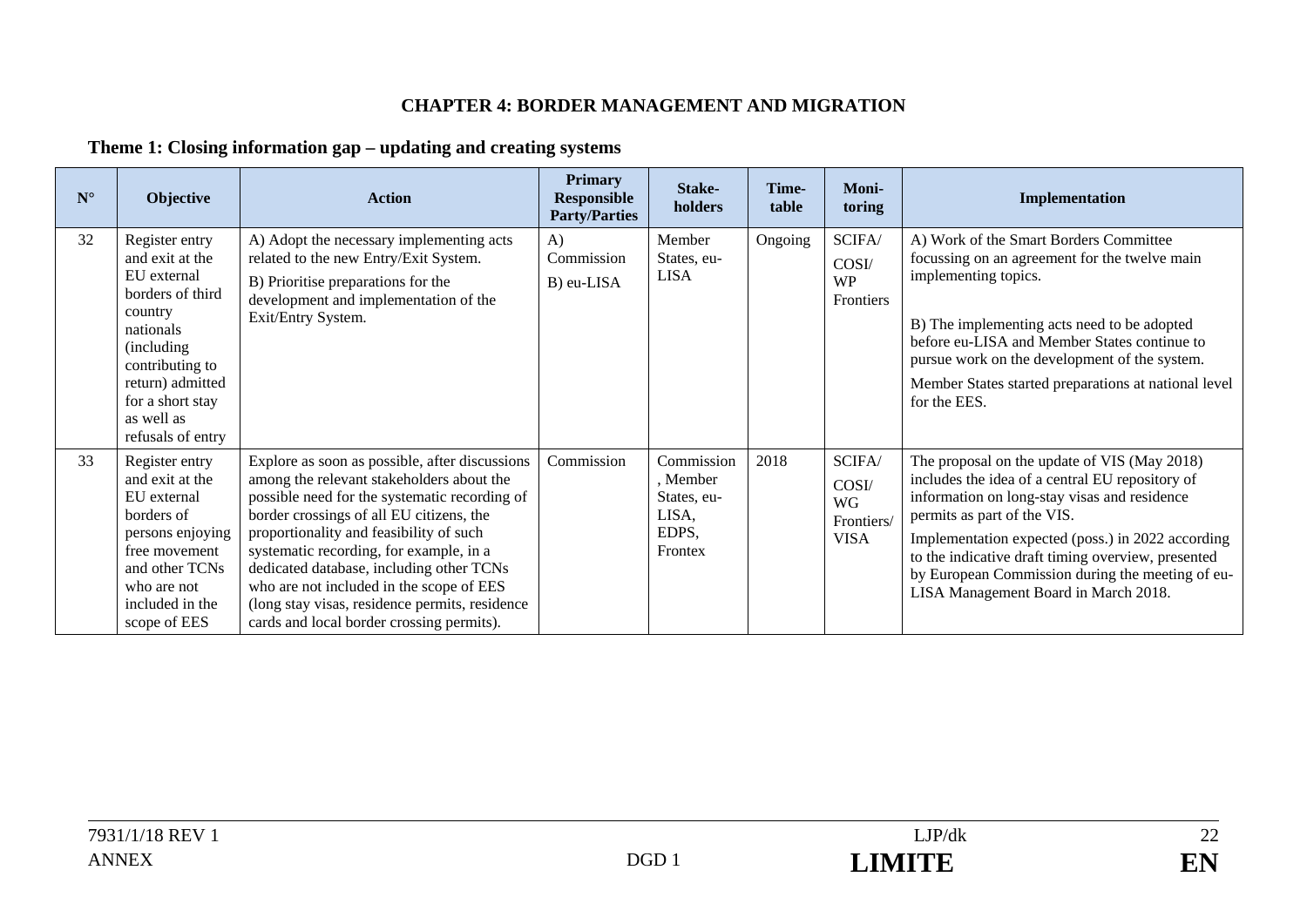| 34 | Close the<br>information gap<br>on visa-free<br>travellers                                                   | A) Complete negotiations on European<br>Travel Information and Authorisation<br>System (ETIAS).<br>B) Ensure rapid implementation of the<br>ETIAS system.                                                                                                                                                                                                                                 | $A)$ Co-<br>legislators<br>B)<br>Commission<br>together with<br>eu-LISA,<br>Europol and,<br>Frontex and<br>Member<br><b>States</b> | Commission<br>, Member<br>States, eu-<br>LISA,<br>EDPS,<br>Frontex,<br>Europol | A) $Q2$<br>2018<br>B) 2022        | SCIFA/<br>WG<br>Frontiers                          | A) A political agreement has been reached with the<br>EP in April 2018.<br>B) The ETIAS will enter into operations one year<br>after the Entry-Exit System (EES) enters into<br>operations, i.e. in 2021.<br>According to the indicative draft timing overview<br>presented by European Commission during the<br>meeting of eu-LISA Management Board in March<br>2018, the current deadline for ETIAS is 2022.<br>The Smart Borders Committee has started<br>preparatory work in 2018 with a view to a swift<br>implementation of both EES and ETIAS. |
|----|--------------------------------------------------------------------------------------------------------------|-------------------------------------------------------------------------------------------------------------------------------------------------------------------------------------------------------------------------------------------------------------------------------------------------------------------------------------------------------------------------------------------|------------------------------------------------------------------------------------------------------------------------------------|--------------------------------------------------------------------------------|-----------------------------------|----------------------------------------------------|-------------------------------------------------------------------------------------------------------------------------------------------------------------------------------------------------------------------------------------------------------------------------------------------------------------------------------------------------------------------------------------------------------------------------------------------------------------------------------------------------------------------------------------------------------|
| 35 | Address the<br>existing<br>information gap<br>on the (travel)<br>documents of<br>third-country<br>nationals. | A) Undertake a feasibility study as a matter<br>of priority for the establishment of a central<br>EU repository containing information on<br>long-stay visas, residence cards and<br>residence permits, consider whether it is<br>appropriate to include local border traffic<br>permits in such a repository.<br>B) Present a legislative proposal based on<br>the outcome of the study. | A)<br>Commission<br>B)<br>Commission                                                                                               | Member<br>States, eu-<br>LISA,<br>Frontex<br>$Co-$<br>legislators              | A) $Q3$<br>2017<br>B) May<br>2018 | SCIFA/<br>COSI/W<br>G<br>Frontiers/<br><b>VISA</b> | A) Implemented. As the first phase of analysis of<br>different options, the Commission issued in<br>September 2017 a 'Feasibility Study to include in a<br>repository documents for Long-Stay visas,<br>Residence and Local Border Traffic Permits'.<br>B) The proposal on the update of VIS (May 2018)<br>includes the idea of a central EU repository of<br>information on long-stay visas and residence<br>permits as part of the VIS. For residence cards, a<br>proposal was submitted in April 2018 to uniform<br>their format.                  |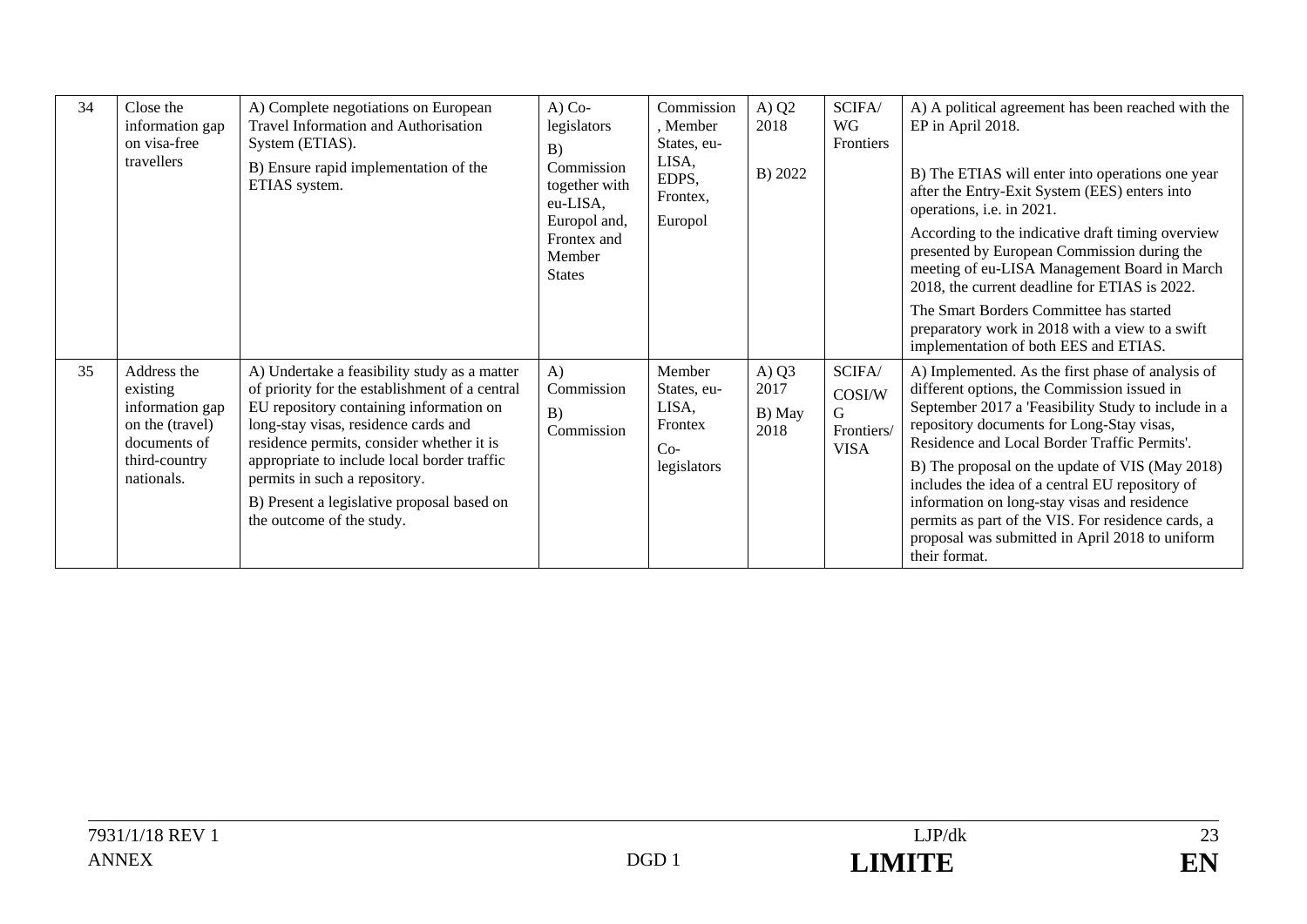# **Theme 2: Optimising cooperation and the use of available tools**

| $\mathbf{N}^\circ$ | <b>Objective</b>                                                                                                                                                                                                           | <b>Action</b>                                                                                                                                                                                                                                                                                                                                                                                                                                                                                                                                                                                                                                                                                                                                                                                                                                         | <b>Primary</b><br><b>Responsible</b><br><b>Party/Parties</b>                                      | Stake-<br>holders                                                      | Time-<br>table                                      | <b>Moni-</b><br>toring           | Implementation                                                                                                                                                                                                                                                                                                                                                                                                                                                                                                                                                                                                                                                                      |
|--------------------|----------------------------------------------------------------------------------------------------------------------------------------------------------------------------------------------------------------------------|-------------------------------------------------------------------------------------------------------------------------------------------------------------------------------------------------------------------------------------------------------------------------------------------------------------------------------------------------------------------------------------------------------------------------------------------------------------------------------------------------------------------------------------------------------------------------------------------------------------------------------------------------------------------------------------------------------------------------------------------------------------------------------------------------------------------------------------------------------|---------------------------------------------------------------------------------------------------|------------------------------------------------------------------------|-----------------------------------------------------|----------------------------------|-------------------------------------------------------------------------------------------------------------------------------------------------------------------------------------------------------------------------------------------------------------------------------------------------------------------------------------------------------------------------------------------------------------------------------------------------------------------------------------------------------------------------------------------------------------------------------------------------------------------------------------------------------------------------------------|
| 36                 | Increase the use<br>of API data for<br>border<br>management and<br>strengthen the<br>information<br>position of<br><b>Member States</b><br>on border<br>management<br>(and combating)<br>terrorism and<br>organised crime) | A) Establish systematic cross-checking of<br>API data against the SIS and Interpol SLTD<br>database.<br>B) Assess the need to revise the legal basis<br>of processing of API data.<br>C) Undertake a feasibility study on a<br>centralised mechanism for API, including<br>the need for a centralised router enabling the<br>interested Member States to have a one-stop-<br>shop connectivity for airlines and providing<br>API data both to national and central<br>systems (EES/VIS, ETIAS).<br>D) Consider extending the feasibility study<br>for the implementation of a centralised API<br>router and also analyse its use for PNR,<br>enabling the interested Member States to<br>have a one-stop-shop connectivity for<br>airlines and providing PNR data to national<br>systems once Member States have<br>implemented the EU PNR Directive. | A) Member<br><b>States</b><br>B)<br>Commission<br>$\mathcal{C}$<br>Commission<br>D)<br>Commission | Commission<br>eu-LISA,<br>Frontex and<br>other<br>relevant<br>agencies | $\bf{A}$<br>Ongoing<br>B) 2018<br>(1, D)<br>Q4 2018 | COSI<br>SCIFA/<br>WG<br>Frontier | A) Regulation 2017/458 of 15 March 2017<br>amending Regulation (EU) 2016/399 as regards the<br>reinforcement of checks against relevant databases<br>at external borders introduced the principle of the<br>systematic checks with regard to all travellers. The<br>Regulation encourages Member States to use the<br>API in this context.<br>Member States are responsible to put in place the<br>necessary national measures allowing for the check<br>of the national API system with other relevant<br>databases and systems.<br>B) Ongoing<br>C), D) The feasibility study has been launched by<br>the Commission in March and the results are<br>expected at the end of 2018. |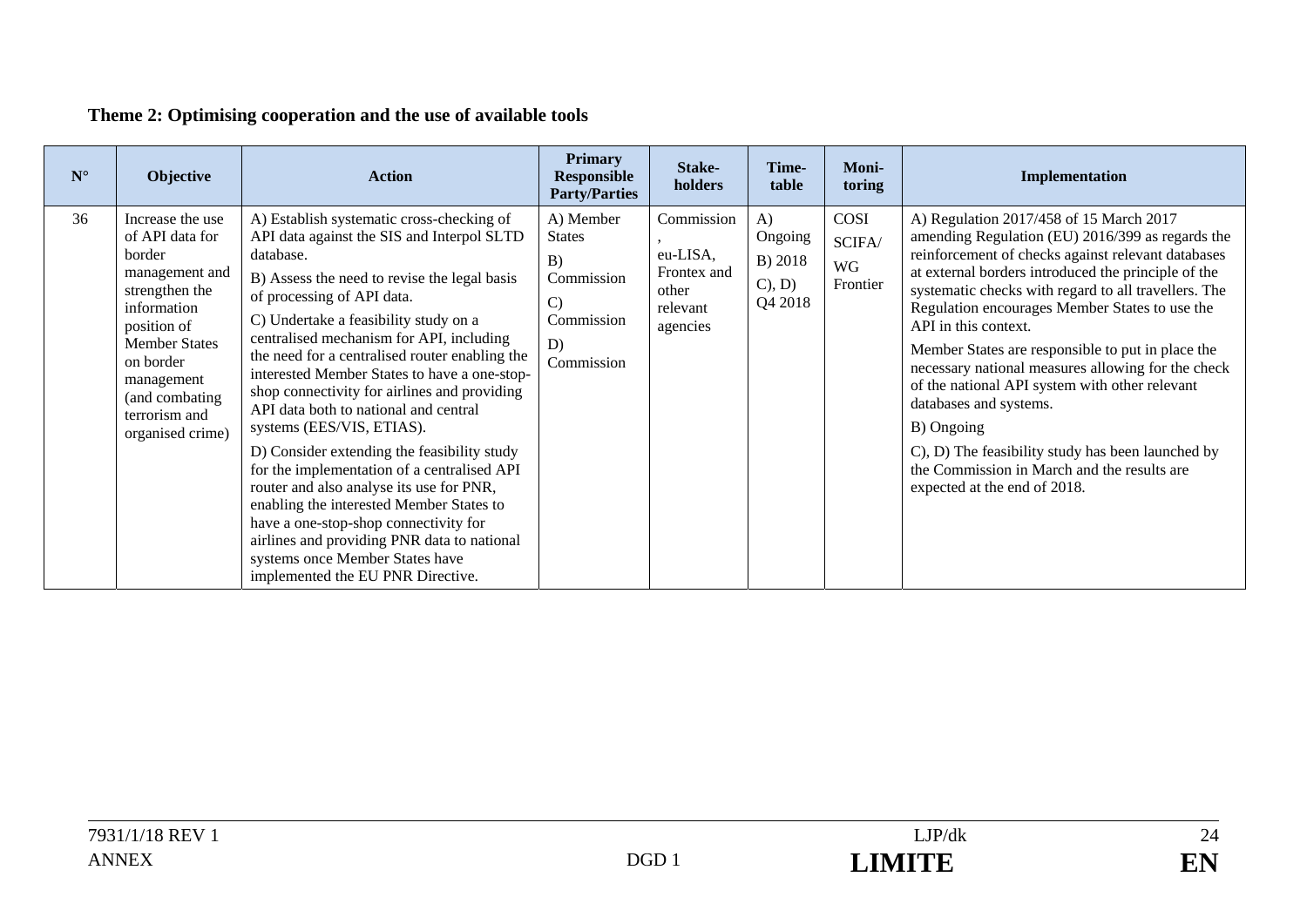| 37 | Enhance the<br>functionalities<br>and use of the<br><b>VIS</b> | A) Redouble efforts to fully use the VIS, in<br>particular at external borders, in order to<br>verify the identity of the visa holders and the<br>authenticity of the visa.<br>B) Examine further improvements of the<br>VIS with a possible need for amending the | A) Member<br><b>States</b><br>B)<br>Commission | eu-LISA<br>Member<br>States,<br>Europol | $\bf{A}$<br>Ongoing<br>B) May<br>2018 | SCIFA/<br>WG<br><b>VISA</b>                                   | A) Last Commission evaluation report on the<br>implementation of the VIS Regulation was<br>presented in October 2016 and discussed in the<br>VISA WP. Ongoing efforts by Member States to<br>better use the VIS database, notably at the external<br>borders.                                                                                                                                                                                |
|----|----------------------------------------------------------------|--------------------------------------------------------------------------------------------------------------------------------------------------------------------------------------------------------------------------------------------------------------------|------------------------------------------------|-----------------------------------------|---------------------------------------|---------------------------------------------------------------|----------------------------------------------------------------------------------------------------------------------------------------------------------------------------------------------------------------------------------------------------------------------------------------------------------------------------------------------------------------------------------------------------------------------------------------------|
|    |                                                                | legal base, including a possibility for a<br>central EU repository containing information<br>on long-stay visas, residence cards and<br>residence permits (see Action 35).                                                                                         |                                                |                                         |                                       |                                                               | Implementation of Council Decision no. 1908/2017<br>granting passive access to VIS for RO and BG was<br>delayed by eu-LISA until late 2019-early 2020. eu-<br>LISA needs to step up its efforts to implement the<br>decision as soon as possible.                                                                                                                                                                                            |
|    |                                                                |                                                                                                                                                                                                                                                                    |                                                |                                         |                                       |                                                               | B) VIS proposal of May 2018 intends to amend the<br>VIS Regulation in this sense inter alia to store<br>information on long-stay visas and residence<br>permits (though not cards) in the VIS, and to<br>introduce automated security checks against the<br>other IT databases in the area of migration and<br>security, for both short-term and long-term<br>documents.                                                                     |
| 38 | Revision of the<br>Eurodac<br>Regulation                       | Conclude negotiations on the legal proposal<br>on Eurodac, including broadening access for<br>law enforcement, asylum and migration<br>authorities to Eurodac.                                                                                                     | Co-legislators                                 | eu-LISA                                 | Q4 2018                               | $\ensuremath{\textup{\textbf{SCIFA}}}\xspace$<br>WG<br>Asylum | The legislative file is currently under negotiations<br>with the EP. Some provisions have been agreed,<br>including on law enforcement access for MS<br>authorities and for Europol. On the other hand,<br>other issues remain outstanding (length of the data<br>storage period for asylum seekers and the references<br>to coercion in provisions relating to the<br>consequences of non-compliance with the taking of<br>biometric data). |

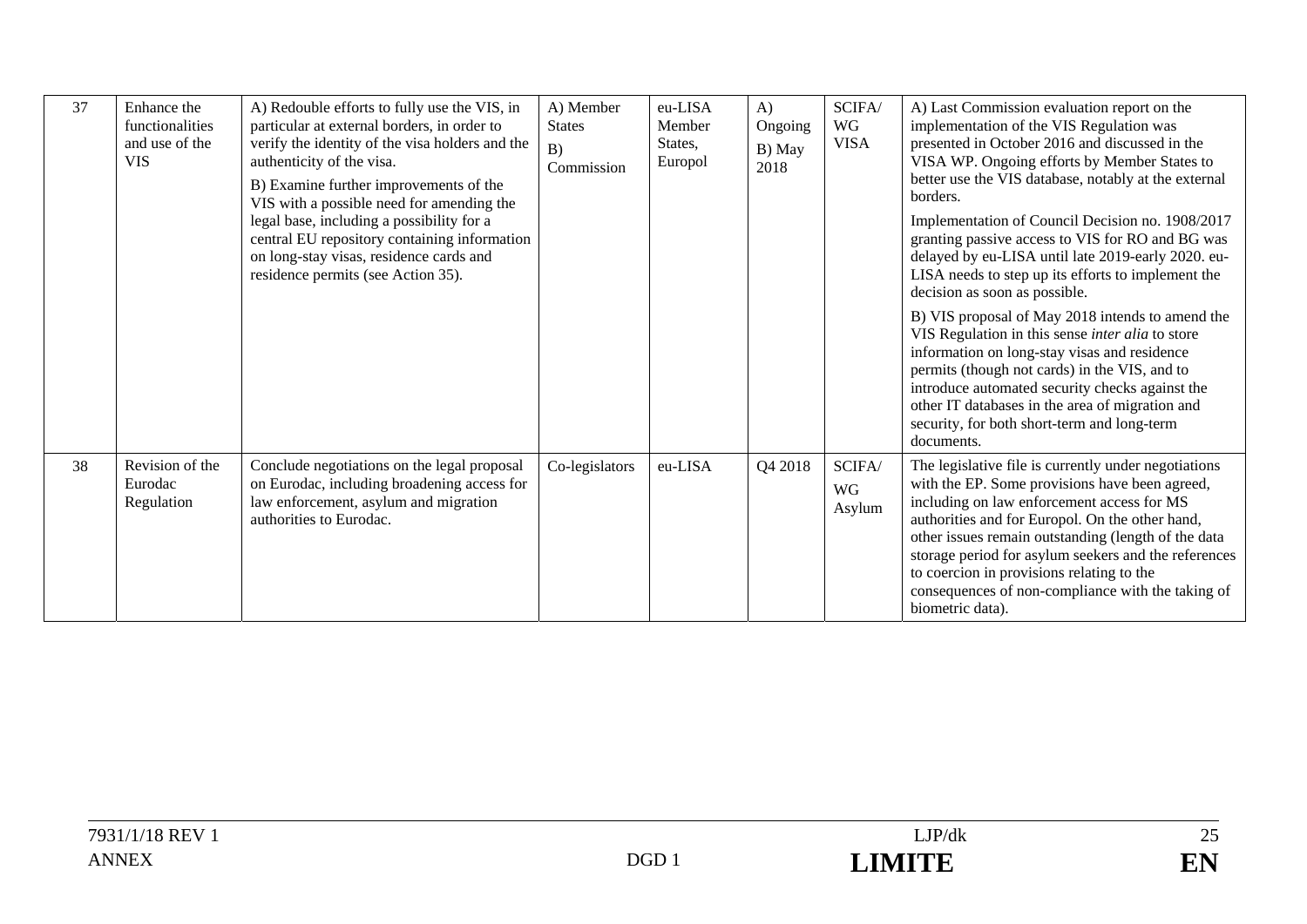### **Theme 3: Enhancing hotspots**

| $\mathbf{N}^\circ$ | Objective                                                                                                                                 | <b>Action</b>                                                                                                                                                                                                                                                                                                                                                                                                                                                                                   | <b>Primary</b><br><b>Responsible</b><br><b>Party/Parties</b>                                        | Stake-<br>holders                              | Time-<br>table | Moni-<br>toring                        | Implementation                                                                                                                                                                                                                                                                                                                                                                                                                                                                                                                                                                                                                                                                                                                                                                                                                                                                                                                                                                                                                                               |
|--------------------|-------------------------------------------------------------------------------------------------------------------------------------------|-------------------------------------------------------------------------------------------------------------------------------------------------------------------------------------------------------------------------------------------------------------------------------------------------------------------------------------------------------------------------------------------------------------------------------------------------------------------------------------------------|-----------------------------------------------------------------------------------------------------|------------------------------------------------|----------------|----------------------------------------|--------------------------------------------------------------------------------------------------------------------------------------------------------------------------------------------------------------------------------------------------------------------------------------------------------------------------------------------------------------------------------------------------------------------------------------------------------------------------------------------------------------------------------------------------------------------------------------------------------------------------------------------------------------------------------------------------------------------------------------------------------------------------------------------------------------------------------------------------------------------------------------------------------------------------------------------------------------------------------------------------------------------------------------------------------------|
| 39                 | Enhance security<br>checks in<br>hotspots and in<br>the course of the<br>relocation<br>process                                            | A) In order to improve both the timing and<br>execution of each security check, clearly<br>define each step in the SOPs of the hotspot<br>and relocation workflow.<br>B) Provide access to the relevant databases<br>SIS, EU VIS, Eurodac, Interpol databases<br>and Europol databases.<br>C) Ensure exchange of good quality<br>fingerprints before relocation.<br>D) In case of a rejected relocation file<br>because of security concerns, share this<br>information with all Member States. | $(A)$ , $D)$ Host<br>MS (EL and<br>IT)<br>$B$ ), $C$ ) Host<br>MS (EL and<br>IT) and EU<br>agencies | Member<br>States,<br>Commission<br>EU agencies | Ongoing        | SCIFA/<br>COSI/<br><b>WG</b><br>Asylum | A) The Standard Operating Procedures in hotspots<br>(SOPs) are in place in Italy since May 2016 and in<br>Greece since late 2017 with an amendment made in<br>beginning of 2018.<br>B) As regards checks on documents shown, in Italy<br>they will be subject to a preliminary verification in<br>the SDI (Investigation System) police database,<br>SIS, SLTD, and, if possible, in VIS, accessed by<br>national police authorities. In Greece, the security<br>checks are performed by Hellenic Police officers<br>using their national access rights while registering<br>the migrants into the national police database,<br>which is linked with SLTD and SIS II.<br>Europol is conducting secondary security checks,<br>which are triggered by referrals made by competent<br>authorities of the host state.<br>C), D) In Greece, the entire eligible caseload has<br>been relocated. In Italy, 116 persons remain to be<br>relocated. Over 96% of all eligible applicants<br>registered for relocation by Italy and Greece have<br>now been relocated. |
| 40                 | Enhance<br>operational<br>cooperation of<br>EU Member<br>States on migrant<br>smuggling<br>through their<br>activities in the<br>hotspots | Continue to make the necessary resources<br>available.                                                                                                                                                                                                                                                                                                                                                                                                                                          | Frontex<br>Europol<br>eu-LISA<br><b>EASO</b>                                                        | Member<br><b>States</b>                        | Ongoing        | SCIFA/<br>COSI                         | Europol, Eurojust and other EU agencies continue<br>work in dismantling the smuggling networks in<br>cooperation with Member States.                                                                                                                                                                                                                                                                                                                                                                                                                                                                                                                                                                                                                                                                                                                                                                                                                                                                                                                         |

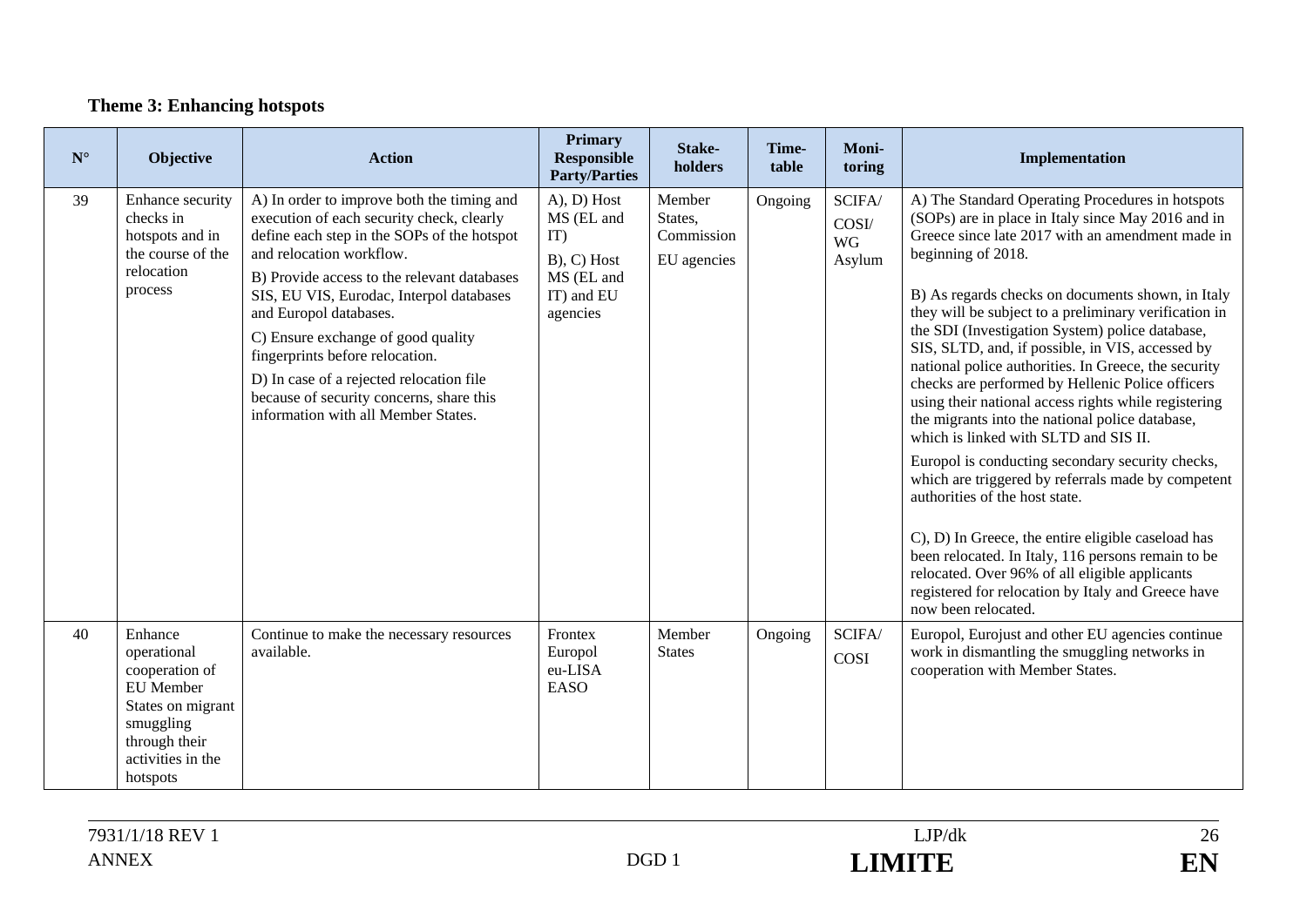|    | $\mathbf{N}^\circ$ | Objective                                                                                                                                           | <b>Action</b>                                                                                                                                                                                                                                                                                                                                                                                                                                                                                                                                                                                                                                                                                                                                                      |                                  | <b>Primary</b><br><b>Responsible</b><br><b>Party/Parties</b> |                                                         | Stake-<br>holders |                                           | Time-<br>table |      | Moni-<br>toring | Implementation                                                                                                                                                                                                                                                                                                                                                                                                                                                            |
|----|--------------------|-----------------------------------------------------------------------------------------------------------------------------------------------------|--------------------------------------------------------------------------------------------------------------------------------------------------------------------------------------------------------------------------------------------------------------------------------------------------------------------------------------------------------------------------------------------------------------------------------------------------------------------------------------------------------------------------------------------------------------------------------------------------------------------------------------------------------------------------------------------------------------------------------------------------------------------|----------------------------------|--------------------------------------------------------------|---------------------------------------------------------|-------------------|-------------------------------------------|----------------|------|-----------------|---------------------------------------------------------------------------------------------------------------------------------------------------------------------------------------------------------------------------------------------------------------------------------------------------------------------------------------------------------------------------------------------------------------------------------------------------------------------------|
| 20 |                    | Ensure that end<br>users are<br>equipped to<br>conduct discreet<br>and (where<br>national legal<br>ground are<br>available)<br>specific checks      | Strengthen effective discreet and specific<br>checks including through training the<br>trainers.                                                                                                                                                                                                                                                                                                                                                                                                                                                                                                                                                                                                                                                                   | Member<br>States,<br><b>LISA</b> | Commission,<br>CEPOL, eu-                                    | <b>SIRENE</b><br><b>Bureaux</b>                         |                   | Ongoing                                   |                | COSI |                 | Implemented (the number of alerts and hits on these<br>types of checks increased by 30% in 2017).<br>However, this is a continuous process.                                                                                                                                                                                                                                                                                                                               |
| 27 |                    | Full<br>connectivity to<br>SLTD at<br>external border<br>crossings                                                                                  | Make the SLTD nationally available for<br>automated and systematic checks.                                                                                                                                                                                                                                                                                                                                                                                                                                                                                                                                                                                                                                                                                         | Member<br><b>States</b>          |                                                              | Interpol                                                |                   | Impleme<br>nted at<br>external<br>borders |                | COSI |                 | Implemented at external borders (included in the<br>revision of the Schengen Borders Code for<br>systematic checks).                                                                                                                                                                                                                                                                                                                                                      |
| 41 |                    | Identify -<br>operational and<br>legal obstacles<br>in order to<br>improve the<br>availability of<br>information and<br>the subsequent<br>follow up | Undertake a gap and needs analysis among<br>Member States law enforcement authorities<br>and including public prosecution, EU JHA<br>agencies and customs authorities from a<br>legal, operational, behavioural and (IT)<br>system/technical point of view on the<br>availability of information in existing and<br>pursued EU information instruments to<br>identify redundancies and blind spots. This<br>analysis should include an in-depth<br>evaluation of the factual operational and<br>legal obstacles (including the way principles<br>are applied) and challenges in order to<br>improve the follow-up to information<br>exchange in law enforcement and criminal<br>justice systems and to look at possible<br>bridges with border management systems. | Member<br><b>States</b>          | Commission<br>(High Level<br>Expert Group)                   | Europol<br>Eurojust<br>Frontex<br>eu-LISA<br><b>FRA</b> |                   | May<br>2017                               |                | COSI |                 | The High-Level Expert Group on Information<br>Systems and Interoperability (HLEG), in place<br>since 20 June 2016, aimed to identify and address<br>shortcomings and information and knowledge gaps,<br>caused by the complexity and fragmentation of<br>information systems at European level or for other<br>reasons. Its final report including the<br>recommendations on the way forward is set out in<br>8434/1/17 REV 1. The action can be considered<br>completed. |

#### **CHAPTER 5: COMPLETED ACTIONS**

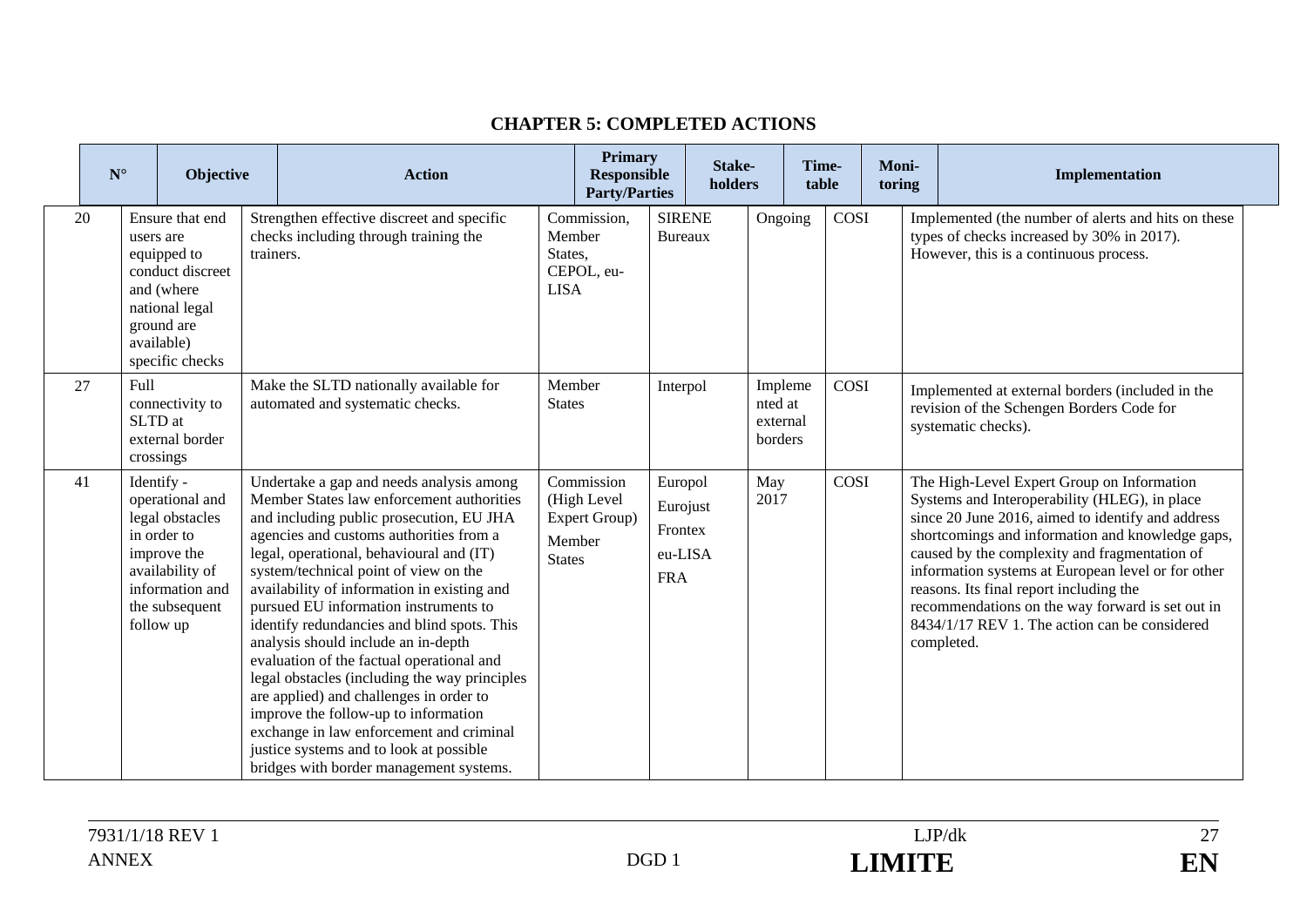| 42 | Pursue<br>interoperability<br>solutions,<br>creating but not<br>necessarily<br>ending with a<br>one-stop-shop<br>information<br>solutions at<br>national and<br>European level<br>through single<br>interface<br>solutions for<br><b>Member States</b><br>in view of<br>feeding and<br>searching<br>national,<br>European (e.g.<br>SIS) and<br>international<br>(e.g. Interpol)<br>information<br>systems | B) Study the best practices in Member States<br>for providing real-time mobile access for<br>practitioners to certain information sources,<br>generation of location-aware signals and<br>alerts and capabilities to provide real-time<br>information, including live audio and video. | Member<br><b>States</b> | <b>ENLETS</b>           | B) June<br>2017 | <b>LEWP</b>  | Action (B): Following the invitation by the LEWP<br>at its meeting on 21 April 2017, ENLETS studied<br>best practices in relation to mobile solutions for<br>practitioners and presented them to the LEWP on<br>15 June 2017 (10127/17). The action can be<br>considered completed. |
|----|-----------------------------------------------------------------------------------------------------------------------------------------------------------------------------------------------------------------------------------------------------------------------------------------------------------------------------------------------------------------------------------------------------------|----------------------------------------------------------------------------------------------------------------------------------------------------------------------------------------------------------------------------------------------------------------------------------------|-------------------------|-------------------------|-----------------|--------------|-------------------------------------------------------------------------------------------------------------------------------------------------------------------------------------------------------------------------------------------------------------------------------------|
| 43 | Improve cross-<br>border law<br>enforcement<br>cooperation<br>between SPOCs<br>and information<br>exchange                                                                                                                                                                                                                                                                                                | E) Consider the establishment of common<br>platform (Working Party within the Council<br>or Support group to DAPIX) in order to<br>carry out regular meetings between the<br>Heads of SPOC to discuss up-to-date issues.                                                               | Member<br><b>States</b> | Member<br><b>States</b> | 2017            | <b>DAPIX</b> | The first meeting of the Heads of SPOC was held<br>on 7-8 November 2017 in Tallinn. The action can<br>be considered completed.                                                                                                                                                      |

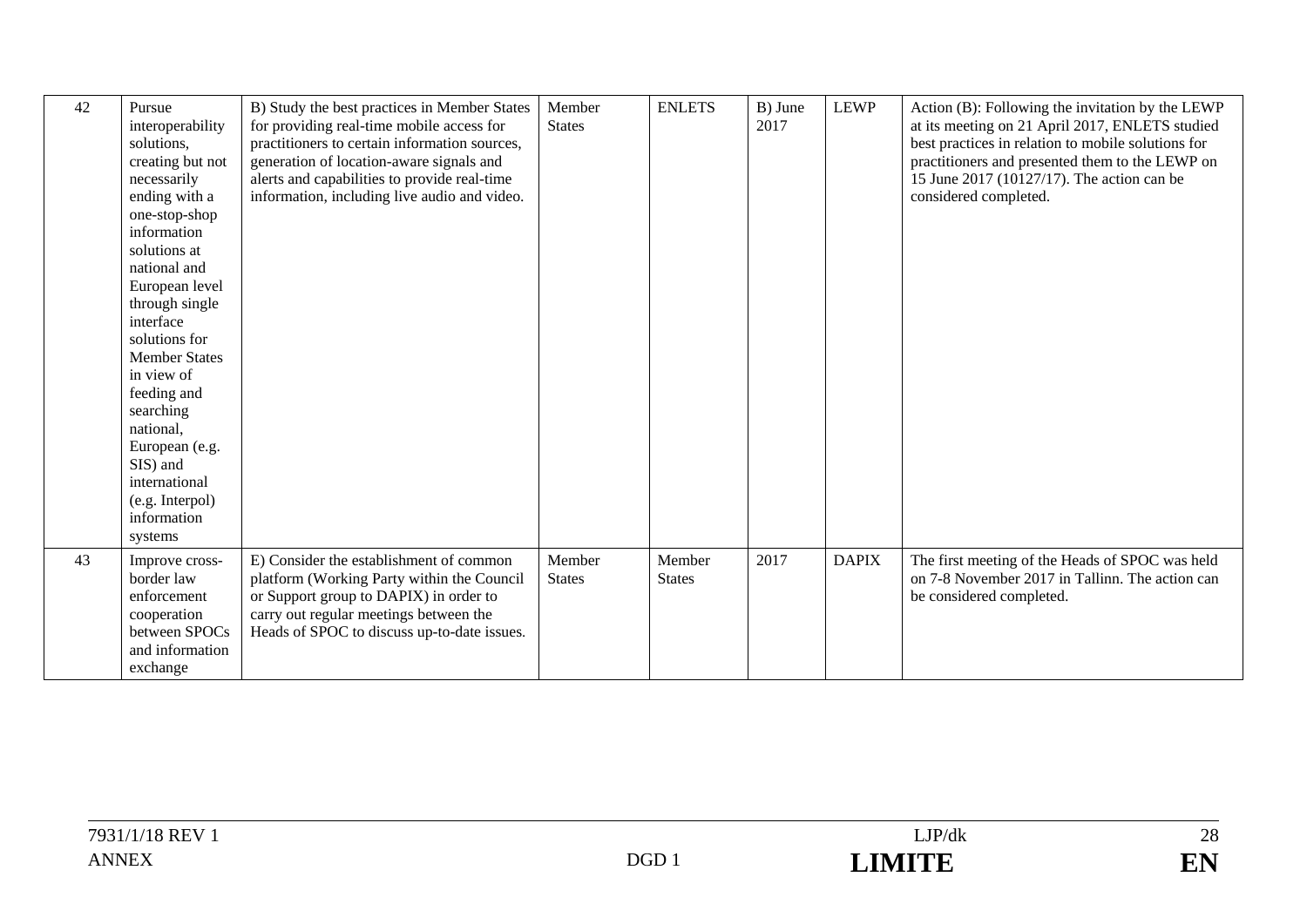| 44 | Create a joint<br>understanding<br>of when a<br>person should<br>be entered in the<br>SIS regarding<br>terrorism and<br>terrorism related<br>activity                                | Agree on indicative criteria for inserting<br>terrorism related SIS alerts.                                     | Member<br>States, TWP,<br><b>SIS VIS</b><br>Committee | <b>MS</b><br><b>(SIRENE</b><br>Bureau)<br>eu-LISA                          | May<br>2017      | COSI        | The indicative criteria were agreed at the<br>SIS/SIRENE Working Party on 17/05/2017 on the<br>basis of 8806/17, and were inserted in the SIS Best<br>Practice Catalogue.                                                                                                                                                                                                                                                                                                                                                                                                                                                                                                                                                                              |
|----|--------------------------------------------------------------------------------------------------------------------------------------------------------------------------------------|-----------------------------------------------------------------------------------------------------------------|-------------------------------------------------------|----------------------------------------------------------------------------|------------------|-------------|--------------------------------------------------------------------------------------------------------------------------------------------------------------------------------------------------------------------------------------------------------------------------------------------------------------------------------------------------------------------------------------------------------------------------------------------------------------------------------------------------------------------------------------------------------------------------------------------------------------------------------------------------------------------------------------------------------------------------------------------------------|
| 45 | Ensure clear<br>indication to<br><b>SIRENE</b><br>Bureaux and<br>SIS end users<br>that an alert<br>concerns a<br>person involved<br>of terrorism or<br>terrorism related<br>activity | Use of marker 'terrorism related activity'<br>where applicable.                                                 | Member<br><b>States</b>                               | <b>SIS VIS</b><br>Committee,<br><b>SIRENE</b><br><b>Bureaux</b><br>eu-LISA | February<br>2017 | COSI        | At the joint meeting of the TWP and the<br>SIS/SIRENE Working Party on 15/03/2017, based<br>on the work of G15, as set out in 13777/16,<br>endorsed by the Council at its meeting on<br>18 November 2016, and the agreement at the SIS-<br>VIS Committee on 9 February 2017,<br>Member States were invited to note the following<br>wording, intended for inclusion in the SIRENE<br>Manual:<br>"When issuing an alert concerning terrorism-<br>related activity under article 36.2 & 36.3 of the SIS<br>II Decision, this information shall be entered in the<br>field 'type offence' unless there are clear<br>operational reasons at national level for not<br>entering this information" (see 6698/17).<br>The action can be considered completed. |
| 46 | Create a joint<br>understanding<br>on immediate<br>reporting upon a<br>hit in the SIS                                                                                                | Commonly define when 'immediate<br>reporting' is required upon a hit as well as<br>what action should be taken. | TWP.<br><b>SIS/SIRENE</b><br><b>WG</b>                | <b>SIRENE</b><br><b>Bureaux</b><br>Commission,<br>eu-LISA                  | March<br>2017    | <b>COSI</b> | At the joint meeting of the TWP and the<br>SIS/SIRENE Working Party on 15/03/2017,<br>Member States were invited to use the 'immediate<br>alert' cautiously (see 6698/17). The action can be<br>considered completed.                                                                                                                                                                                                                                                                                                                                                                                                                                                                                                                                  |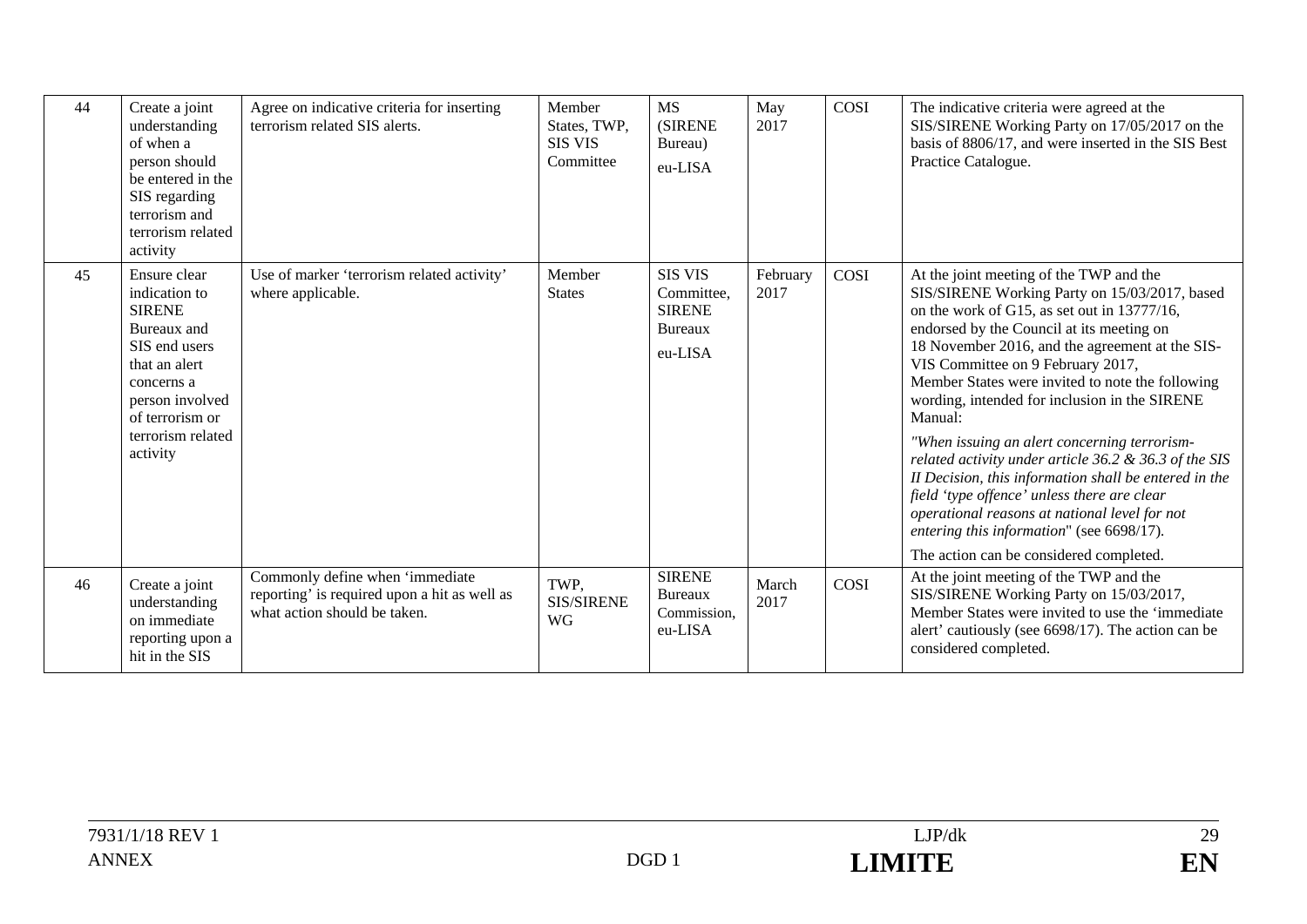| 47 | Ensure that both<br>law enforcement<br>authorities and<br>security services<br>can quickly<br>enter alerts into<br>the SIS                                                                                          | Where necessary, change national practice to<br>ensure that both law enforcement authorities<br>and security services can insert alerts in the<br>SIS directly without interference of judicial<br>authorities.     | Member<br><b>States</b> | Member<br>States'<br><b>SIRENE</b><br>Bureaux<br>TWP,<br>SIS/<br><b>SIRENE</b> | March<br>2017    | COSI | In the first Roadmap implementation report,<br>Member States specified how their national<br>practices were functioning. At the joint meeting of<br>the TWP and the SIS/SIRENE Working Party<br>on 15/03/2017, Member States were invited to<br>facilitate as much as possible the creation of SIS<br>alerts by their competent authorities and to reduce<br>as much as possible any remaining barriers (see<br>6698/17). The action can be considered completed. |
|----|---------------------------------------------------------------------------------------------------------------------------------------------------------------------------------------------------------------------|---------------------------------------------------------------------------------------------------------------------------------------------------------------------------------------------------------------------|-------------------------|--------------------------------------------------------------------------------|------------------|------|-------------------------------------------------------------------------------------------------------------------------------------------------------------------------------------------------------------------------------------------------------------------------------------------------------------------------------------------------------------------------------------------------------------------------------------------------------------------|
| 48 | Ensure<br>connection of<br>Eurojust to the<br><b>Focal Point</b><br>Hydra at<br>Europol                                                                                                                             | Connect Eurojust to the Focal Point Hydra at<br>Europol.                                                                                                                                                            | Eurojust,<br>Europol    | Member<br><b>States</b>                                                        | July<br>2016     | COSI | Action concluded in July 2016.                                                                                                                                                                                                                                                                                                                                                                                                                                    |
| 49 | Nationally<br>connect<br>counterterrorism<br>experts and<br>other services<br>involved in the<br>detection of<br>travel<br>movements of<br>persons<br>involved in<br>terrorism and<br>terrorism related<br>activity | At national level $-$ if not existing $-$ , it is<br>advisable to create multidisciplinary<br>platforms on the detection of travel<br>movements of persons involved in terrorism<br>and terrorism related activity. | Member<br><b>States</b> |                                                                                | $2016 -$<br>2017 | COSI | In the first Roadmap implementation report,<br>24 Member States indicated that multidisciplinary<br>platforms were already in place, so the action can<br>be considered completed.                                                                                                                                                                                                                                                                                |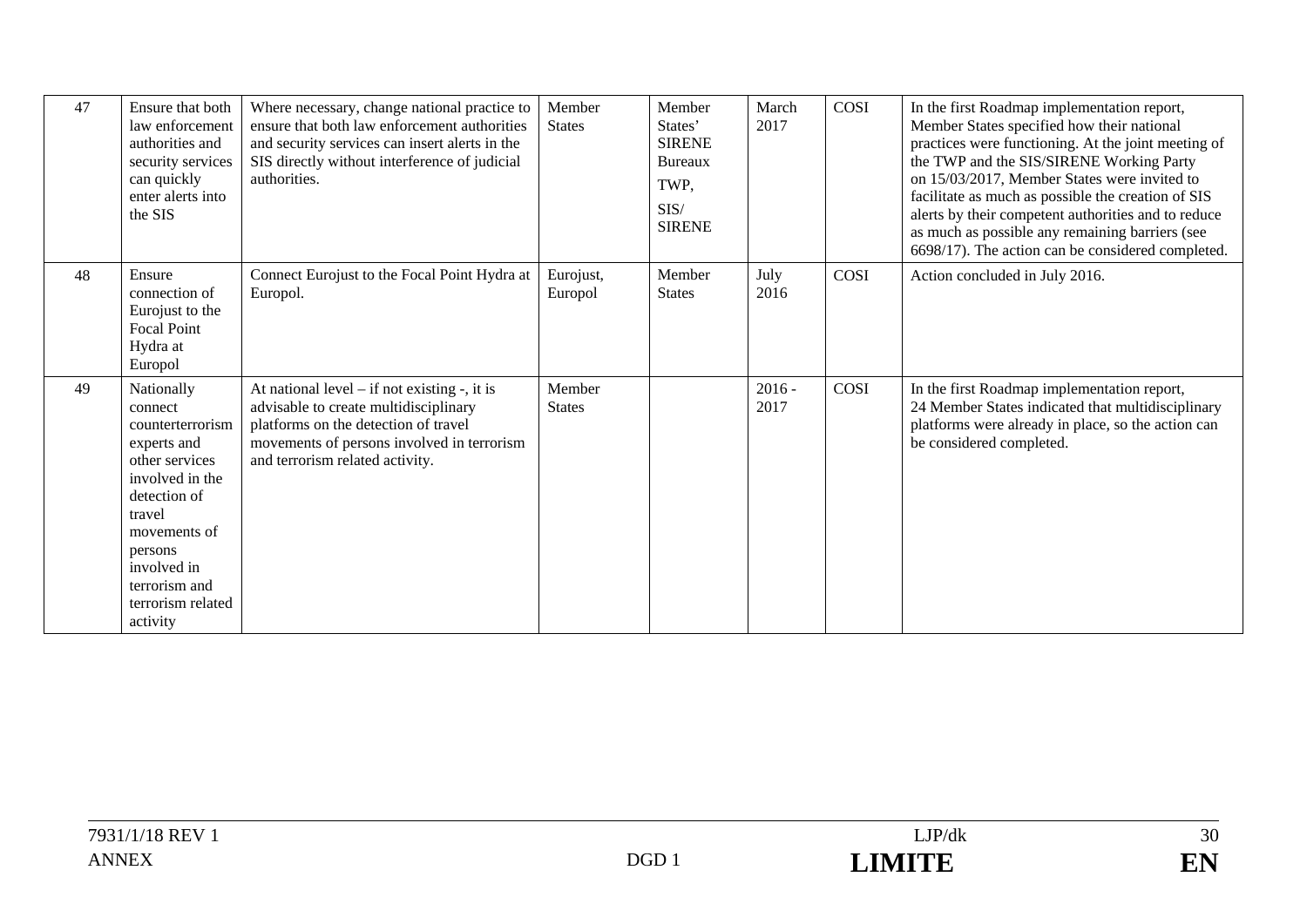| 50 | Agree on how<br>information is<br>shared between<br>PIUs and with<br>third countries<br>where possible | Study on technical features for information<br>sharing. | Member<br>States,<br>Commission,<br>Europol | <b>DAPIX</b> | 2018 | <b>DAPIX</b> | This Action was carried out in the context of IMS<br>action list as Action 3 on Passenger Name Record<br>Data Exchange Pilot (PNR DEP) and has been<br>concluded. The outcome is set out in the final report  <br>10879/17. |
|----|--------------------------------------------------------------------------------------------------------|---------------------------------------------------------|---------------------------------------------|--------------|------|--------------|-----------------------------------------------------------------------------------------------------------------------------------------------------------------------------------------------------------------------------|
|----|--------------------------------------------------------------------------------------------------------|---------------------------------------------------------|---------------------------------------------|--------------|------|--------------|-----------------------------------------------------------------------------------------------------------------------------------------------------------------------------------------------------------------------------|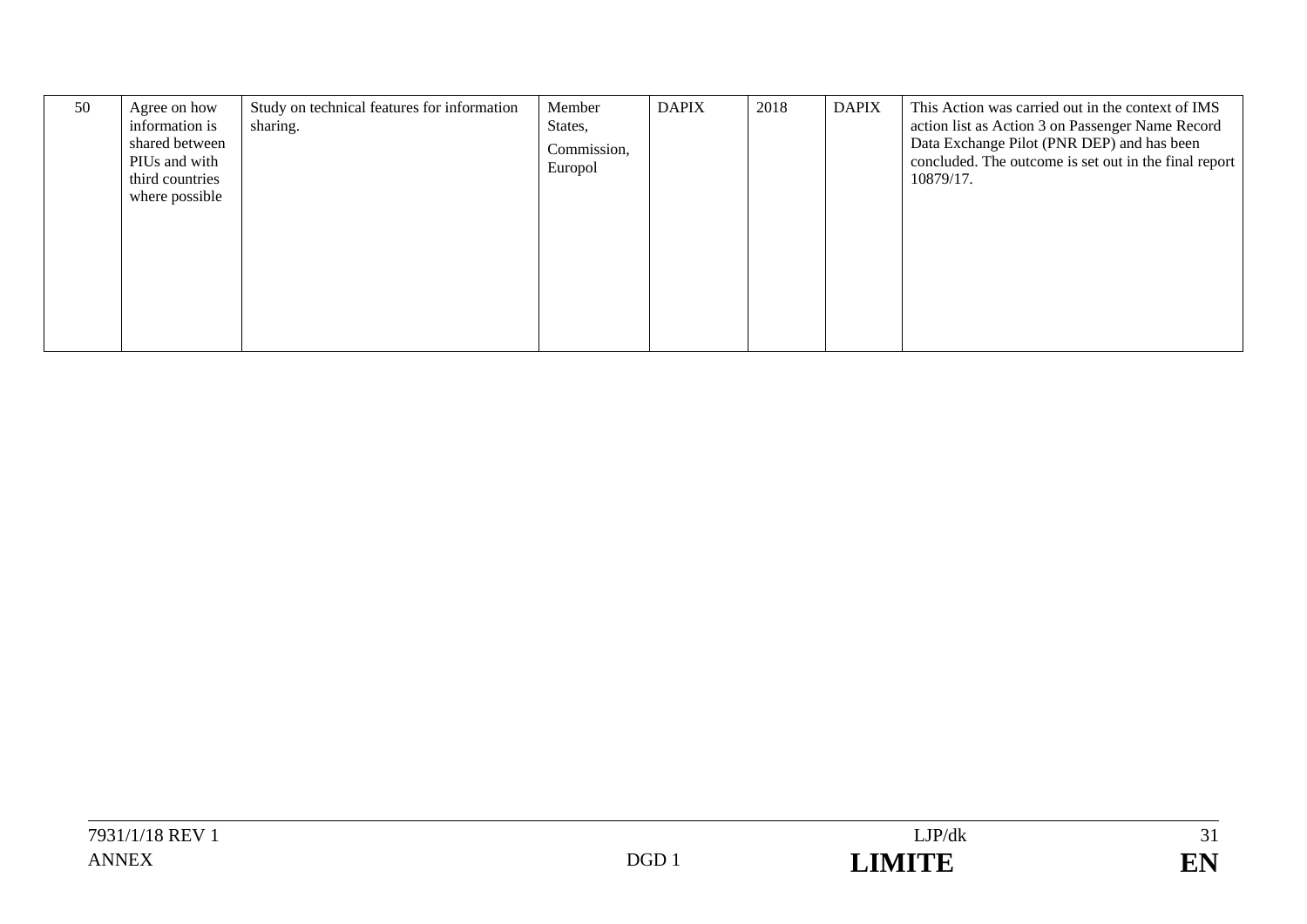### **ANNEX TO ANNEX**

# **Overview of Roadmap actions which correspond to actions of the current IMS**  Action List<sup>9</sup>

| <b>Roadmap Action or Sub-action</b>                                                                                                                                                                                                                                                                                                                                                                                                                                               | <b>IMS</b> Action                              |
|-----------------------------------------------------------------------------------------------------------------------------------------------------------------------------------------------------------------------------------------------------------------------------------------------------------------------------------------------------------------------------------------------------------------------------------------------------------------------------------|------------------------------------------------|
| Action 7                                                                                                                                                                                                                                                                                                                                                                                                                                                                          | Action 1                                       |
| B) Develop training and exchange programmes for SPOC<br>personnel.                                                                                                                                                                                                                                                                                                                                                                                                                | A.T.H.E.N.A. - SPOC training                   |
| Action 11                                                                                                                                                                                                                                                                                                                                                                                                                                                                         | Action 2                                       |
| Develop the Automation of Data Exchange Process                                                                                                                                                                                                                                                                                                                                                                                                                                   | <b>ADEP</b>                                    |
| (ADEP) project.                                                                                                                                                                                                                                                                                                                                                                                                                                                                   | (Automation of Data Exchange<br>Process)       |
| Action 50                                                                                                                                                                                                                                                                                                                                                                                                                                                                         | Action 3                                       |
| Study on technical features for information sharing.                                                                                                                                                                                                                                                                                                                                                                                                                              | <b>PNRDEP</b>                                  |
|                                                                                                                                                                                                                                                                                                                                                                                                                                                                                   | (Passenger Name Record Data<br>Exchange Pilot) |
| Action 4                                                                                                                                                                                                                                                                                                                                                                                                                                                                          | Action 4                                       |
| C) Disseminate common data quality indicators and<br>standards with the help of joint manuals, best practices and<br>expertise among Member States. Develop relevant training<br>modules on data quality for staff responsible for feeding<br>the systems at national level.                                                                                                                                                                                                      | <b>Enhance Information Quality</b>             |
| Action 2                                                                                                                                                                                                                                                                                                                                                                                                                                                                          | Action 5                                       |
| A) Establish a Universal Messaging Format (UMF)<br>governance at EU level, enabling a structured decision-<br>making process and change management mechanism. eu-<br>LISA is to invest in the creation of 'translators' between<br>UMF and SIS/VIS and possibly Eurodac (subject to<br>outcome of Action 38) as well as to ensure the<br>compatibility of UMF with the future systems, including<br>with the Entry/Exit System (see Action 32) and with<br>ETIAS (see Action 34). | Universal Message Format (UMF 3)               |

 **9** 5307/4/17 REV 4